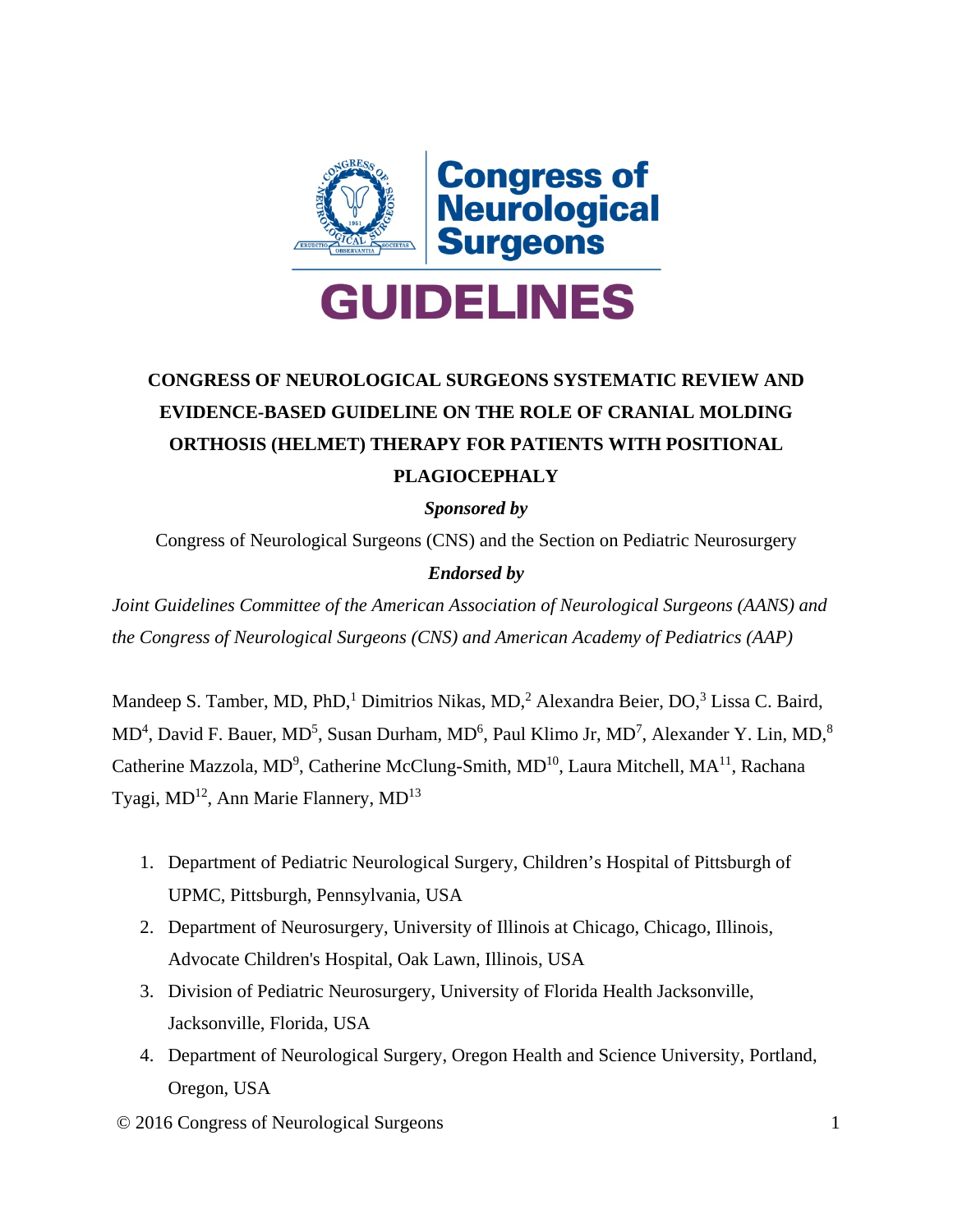- 5. Dartmouth-Hitchcock Medical Center, Lebanon, New Hampshire, USA
- 6. Division of Neurosurgery, University of Vermont Medical Center, Burlington, Vermont, USA
- 7. Semmes-Murphey Neurologic & Spine Institute; Department of Neurosurgery, University of Tennessee Health Science Center; Le Bonheur Children's Hospital, Memphis, Tennessee, USA
- 8. St. Louis Cleft-Craniofacial Center, SSM Health Cardinal Glennon Children's Hospital at Saint Louis University, Division of Pediatric Surgery, Saint Louis University School of Medicine, St. Louis, MO, USA
- 9. Goryeb Children's Hospital of Atlantic Health Systems, Morristown, New Jersey, USA
- 10. Department of Neurological Surgery, Palmetto Health University of South Carolina Medical Group, Columbia, South Carolina, USA
- 11. Guidelines Department, Congress of Neurological Surgeons, Schaumburg, Illinois, USA
- 12. Department of Surgery, Division of Neurosurgery, Robert Wood Johnson Medical School, New Brunswick, New Jersey, USA
- 13. Kids Specialty Center, Women's & Children's Hospital, Lafayette, Louisiana, USA

#### **Correspondence:**

Mandeep S. Tamber, MD, PhD Department of Pediatric Neurological Surgery Children's Hospital of Pittsburgh of UPMC Pittsburgh, Pennsylvania

E-mail: [mandeep.tamber@chp.edu](mailto:mandeep.tamber@chp.edu)

## **No part of this article has been published or submitted for publication elsewhere.**

#### **Disclaimer of Liability**

This clinical systematic review and evidence-based guideline was developed by a physician volunteer task force as an educational tool that reflects the current state of knowledge at the time of completion. The presentations are designed to provide an accurate review of the subject matter covered. This guideline is disseminated with the understanding that the recommendations by the authors and consultants who have collaborated in its development are not meant to replace the individualized care and treatment advice from a patient's physician(s). If medical advice or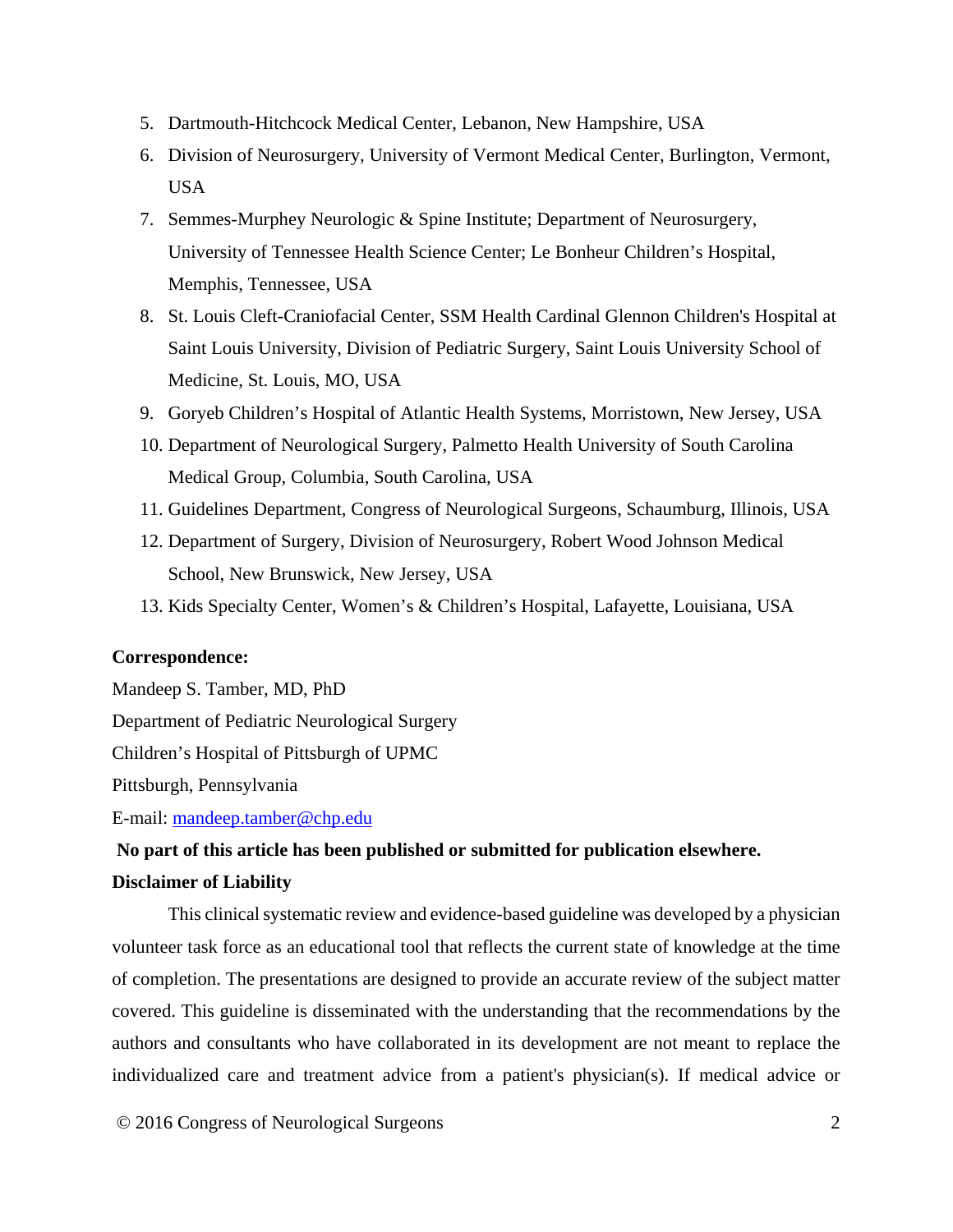assistance is required, the services of a physician should be sought. The recommendations contained in this guideline may not be suitable for use in all circumstances. The choice to implement any particular recommendation contained in this guideline must be made by a managing physician in light of the situation in each particular patient and on the basis of existing resources.

#### **ABSTRACT**

**Background:** No evidence-based guidelines exist on the role of cranial molding orthosis (helmet) therapy for patients with positional plagiocephaly.

**Objective:** To address the clinical question: "Does helmet therapy provide effective treatment for positional plagiocephaly?" and to make treatment recommendations based on the available evidence.

**Methods:** The US National Library of Medicine Medline database and the Cochrane Library were queried by using MeSH headings and key words relevant to the objective of this systematic review. Abstracts were reviewed, after which studies meeting the inclusion criteria were selected and graded according to their quality of evidence (Classes I-III). Evidentiary tables were constructed that summarized pertinent study results, and, based on the quality of the literature, recommendations were made (Levels I-III).

**Results:** Fifteen articles met criteria for inclusion into the evidence tables. There was 1 prospective randomized controlled trial (Class II), 5 prospective comparative studies (Class II), and 9 retrospective comparative studies (Class II).

**Conclusion:** There is a fairly substantive body of non-randomized evidence that demonstrates more significant and faster improvement of cranial shape in infants with positional plagiocephaly treated with a helmet as compared to conservative therapy, especially if the deformity is severe, and provided that helmet therapy is applied during the appropriate period of infancy. Specific criteria regarding the measurement and quantification of deformity and the most appropriate time window in infancy for treatment of positional plagiocephaly with a helmet remain elusive. In general, infants with a more severe presenting deformity and infants who are helmeted early in infancy tend to have more significant correction (and even normalization) of head shape. **Short Title:** Guideline on the Role of Cranial Molding Orthosis Therapy for Patients with

Positional Plagiocephaly

**Key Words:** cranial molding orthosis, infants, plagiocephaly, positional plagiocephaly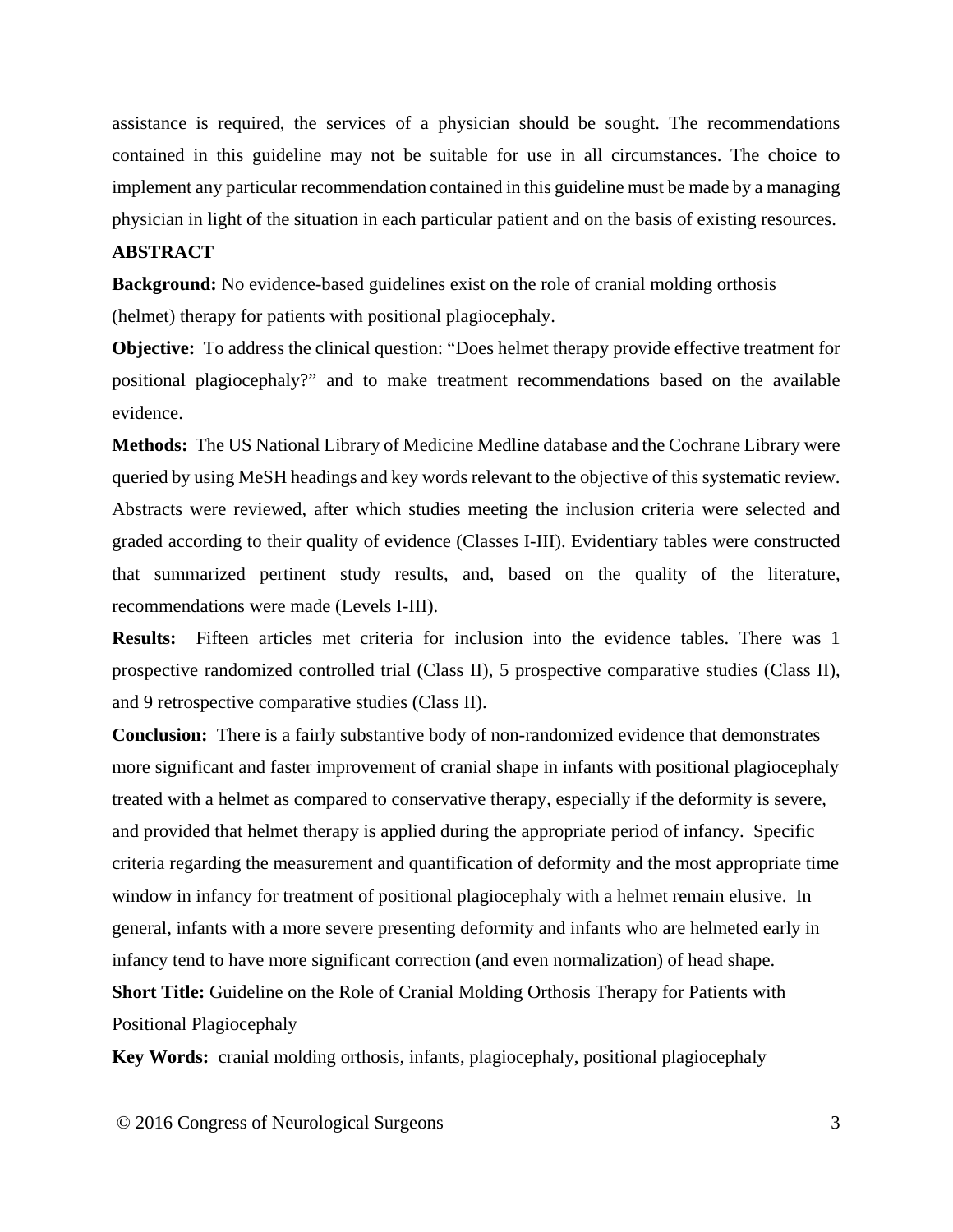#### **RECOMMENDATIONS**

1. Helmet therapy is recommended for infants with persistent moderate to severe plagiocephaly after a course of conservative treatment (repositioning and/or physical therapy).

Strength of Recommendation:Level II—uncertain clinical certainty

2. Helmet therapy is recommended for infants with moderate to severe plagiocephaly presenting at an advanced age.

Strength of Recommendation:Level II—uncertain clinical certainty

### **INTRODUCTION**

The incidence of non-synostotic positional calvarial deformity, heretofore referred to as positional plagiocephaly, has seen a dramatic rise ever since the 1992 American Academy of Pediatrics (AAP) recommendation that infants be placed on their back to sleep in order to reduce the risk of sudden infant death syndrome. [1](#page-13-0) Pediatricians are increasingly referring patients with skull asymmetry to outpatient neurosurgical and craniofacial clinics for evaluation and management.

Plagiocephaly is a general term used for patients with cranial asymmetry that may arise in infants subject to intrauterine constraint or extrauterine compression and is perpetuated by postnatal sleeping position and concurrent torticollis or other neuromuscular conditions. The most common form of plagiocephaly is referred to as posterior plagiocephaly, in which there is unilateral flattening of the parieto-occipital region resulting in a compensatory anterior shift of the ipsilateral ear and bossing or bulging of the ipsilateral forehead. Brachycephaly, in which there is symmetrical flattening of the entire occipital region, resulting in a foreshortened antero-posterior dimension of the skull with or without an elevation of the skull vertex, is the less common variant.

There is no standard treatment for positional plagiocephaly. Depending on clinical factors such as age and the severity of the presenting deformity, options for management may include observation, active repositioning therapy, physical therapy, cranial molding orthosis (helmet) therapy, surgery, or various combinations thereof. Surgery is rarely considered as a viable treatment alternative; the principal management decisions revolve around the issue of whether conservative measures (observation, repositioning, physical therapy) should be tried, how long to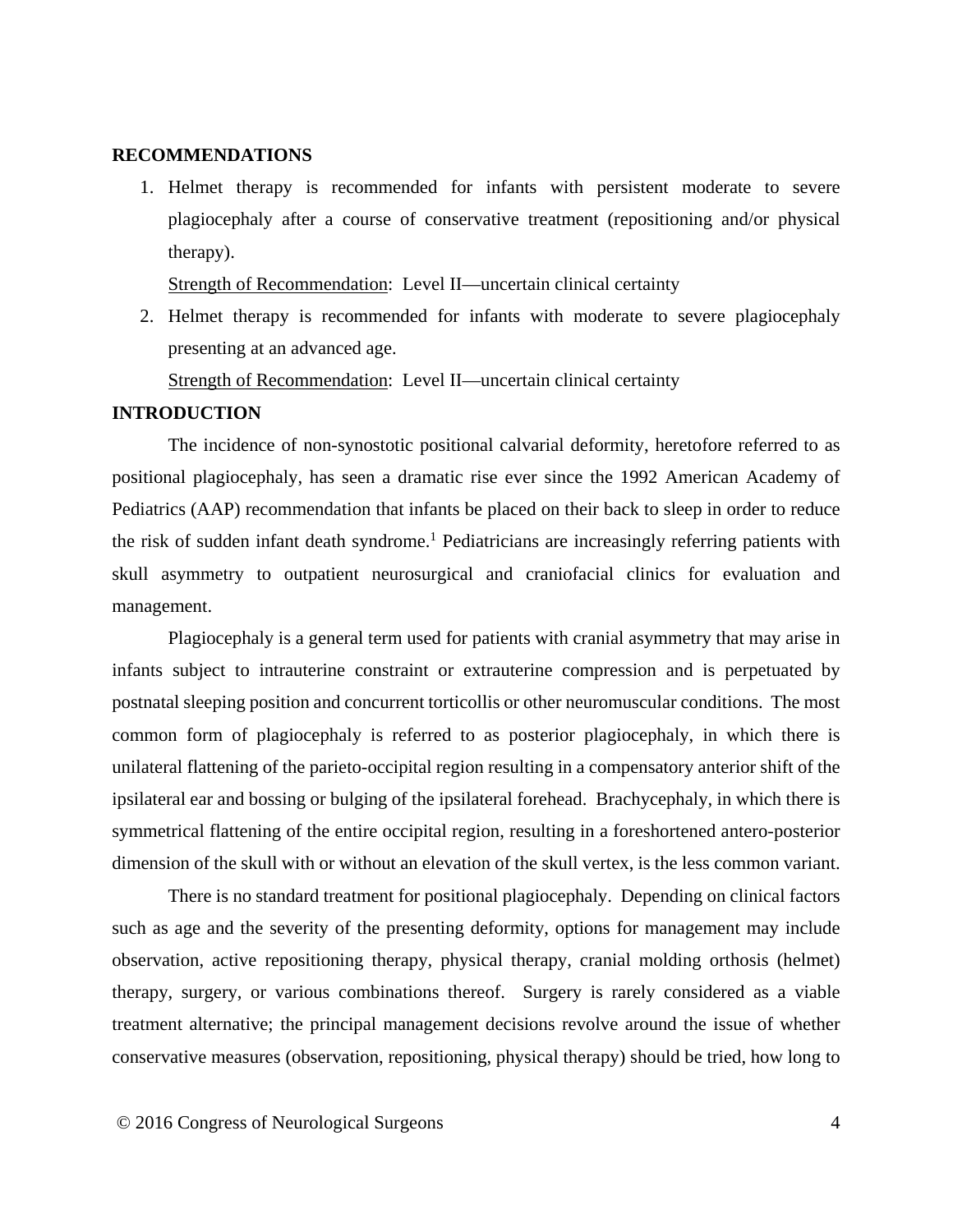persist with conservative treatment prior to instituting helmet therapy, and the criteria that need to be met in order to proceed to helmet therapy.

Helmets are generally custom-fitted cranial orthoses that are designed to be worn 23 hours a day for several months, until the child has achieved satisfactory cosmetic correction or they have outgrown their helmet. Frequent regular assessments are required to assess for cranial growth and the presence of any adverse effects, as well as to make any necessary adjustments to the device to allow for continual growth and change in shape of the calvarium. These orthoses may be passive (allow room for growth in the flattened areas while minimal pressure is applied to the areas with bossing) or active (compression is applied to the bossed areas, possibly resulting in a more rapid deformity correction).

Despite numerous attempts at synthesis of the data regarding the effectiveness of helmet therapy in the treatment of positional plagiocephaly,<sup>[2-7](#page-13-1)</sup> controversy remains. The purpose of this systematic review is to address the clinical question: Does helmet therapy provide effective treatment for positional plagiocephaly?

#### **METHODS**

The Congress of Neurological Surgeons (CNS) and the Section on Pediatric Neurosurgery initiated a systematic review of the literature relevant to the management of positional plagiocephaly. Additional details of the systematic review are provided below and within the introduction and methodology chapter of the guideline.

#### **Potential Conflicts of Interest**

All guideline task force members were required to disclose all potential conflicts of interest (COIs) prior to beginning work on the guideline, using the COI disclosure form of the Joint Guidelines Committee of the American Association of Neurological Surgeons (AANS) and the CNS. The CNS Guidelines Committee and guideline task force chair reviewed any disclosures and either approved or disapproved the nomination and participation on the task force. The CNS Guidelines Committee and guideline task force chair may approve nominations of task force members with possible conflicts and restrict the writing, reviewing, and/or voting privileges of that person to topics that are unrelated to the possible COIs.

#### **Literature Search**

© 2016 Congress of Neurological Surgeons 5 The task force collaborated with medical librarians to search for articles published in the US National Library of Medicine (PubMed/MEDLINE) database and the Cochrane Library for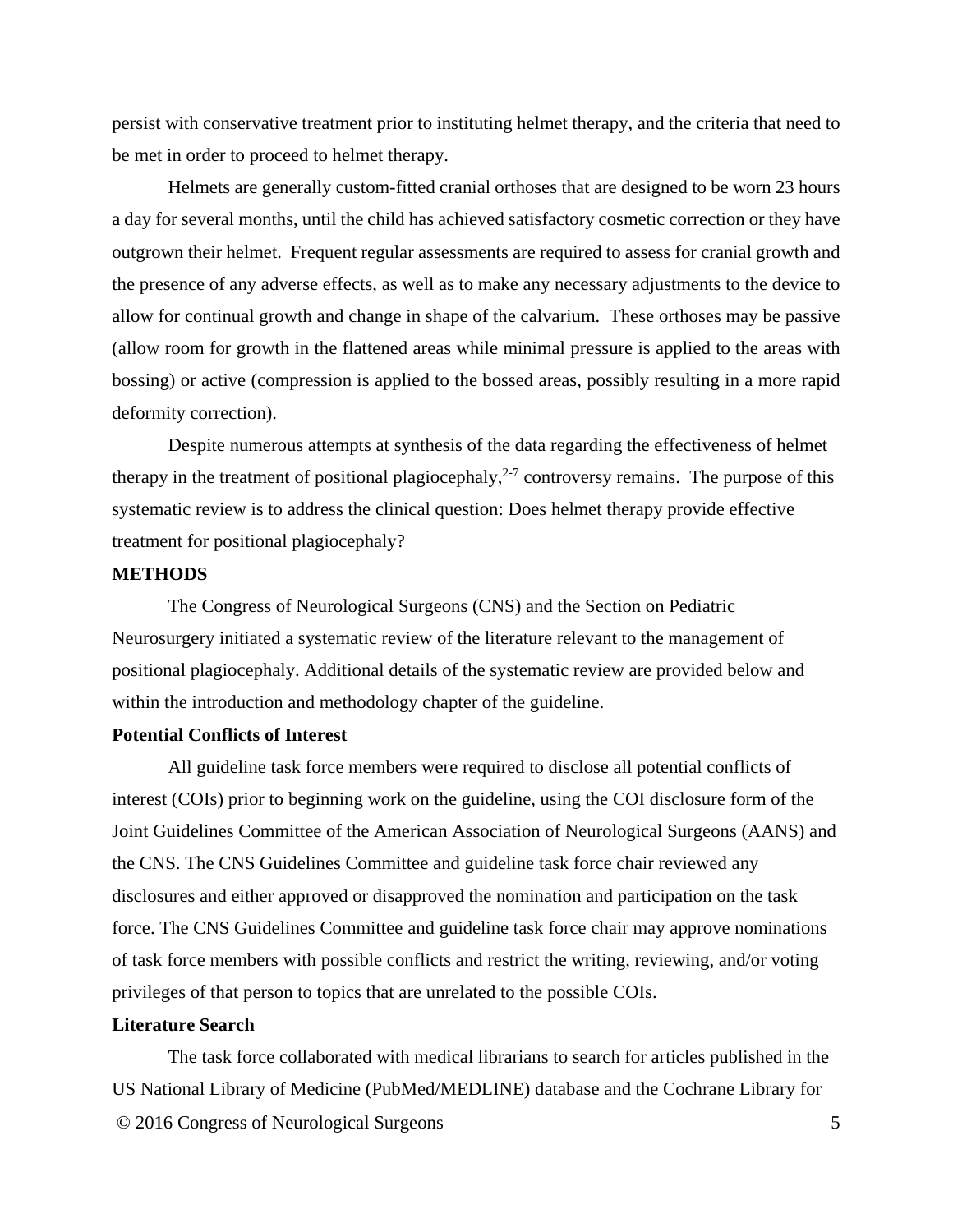the period January 1966 through October 2014, using the MeSH subject headings and PubMed search strategies provided in [Appendix A.](#page-31-0) Manual searches of bibliographies were also conducted.

#### **Article Inclusion/Exclusion Criteria**

The task force reviewed the titles and abstracts to identify studies that would address the effectiveness of cranial remolding orthosis (helmet) therapy compared to other treatments for positional plagiocephaly (including no treatment). Studies in which there was no comparison group (uncontrolled) were excluded, as without a control or reference group, it is impossible to judge whether or not an intervention is effective. Studies that employed survey methodology were also excluded. Articles that met these criteria were independently reviewed by 3 of the authors, and appropriate studies were selected for inclusion into the evidence tables for this recommendation.

#### **Search Results**

The Medline plagiocephaly search (search #1) returned 88 abstracts, while the Medline brachycephaly (search #2) and Cochrane plagiocephaly/brachycephaly (search #3) searches returned 22 and 19 abstracts, respectively (Figure 1). After removal of duplicate results, 102 abstracts were screened in total. After review of the abstracts, 41 full-text articles were reviewed (38 articles were selected after reviewing the abstracts, and an additional 3 articles were obtained after examination of the bibliographies of the 38 initially selected articles). Of the 41 full-text articles reviewed, 26 were rejected for the following reasons: no comparison group, $8-28$  use of a non-helmet orthosis,<sup>[29,](#page-14-0)[30](#page-14-1)</sup> comparison group did not have plagiocephaly,<sup>[31,](#page-14-2)[32](#page-14-3)</sup> and study used survey methodology.<sup>[33](#page-14-4)</sup> Therefore, 15 articles satisfied our criteria for inclusion into the evidence tables. [34-48](#page-15-0)

#### **DISCUSSION**

Of the 15 articles selected for inclusion into the evidence tables, there was one prospective randomized controlled trial (Class II), 5 prospective comparative studies (Class II), and 9 retrospective comparative studies (Class II). In general, the methodological quality of the studies was moderate; most suffered from similar design issues that affect the quality of data, and ultimately the strength of the inferences and recommendations that can be made.

© 2016 Congress of Neurological Surgeons 6 Despite the size of the underlying population presenting for management of positional plagiocephaly, most studies were only able to enroll relatively small numbers of infants in each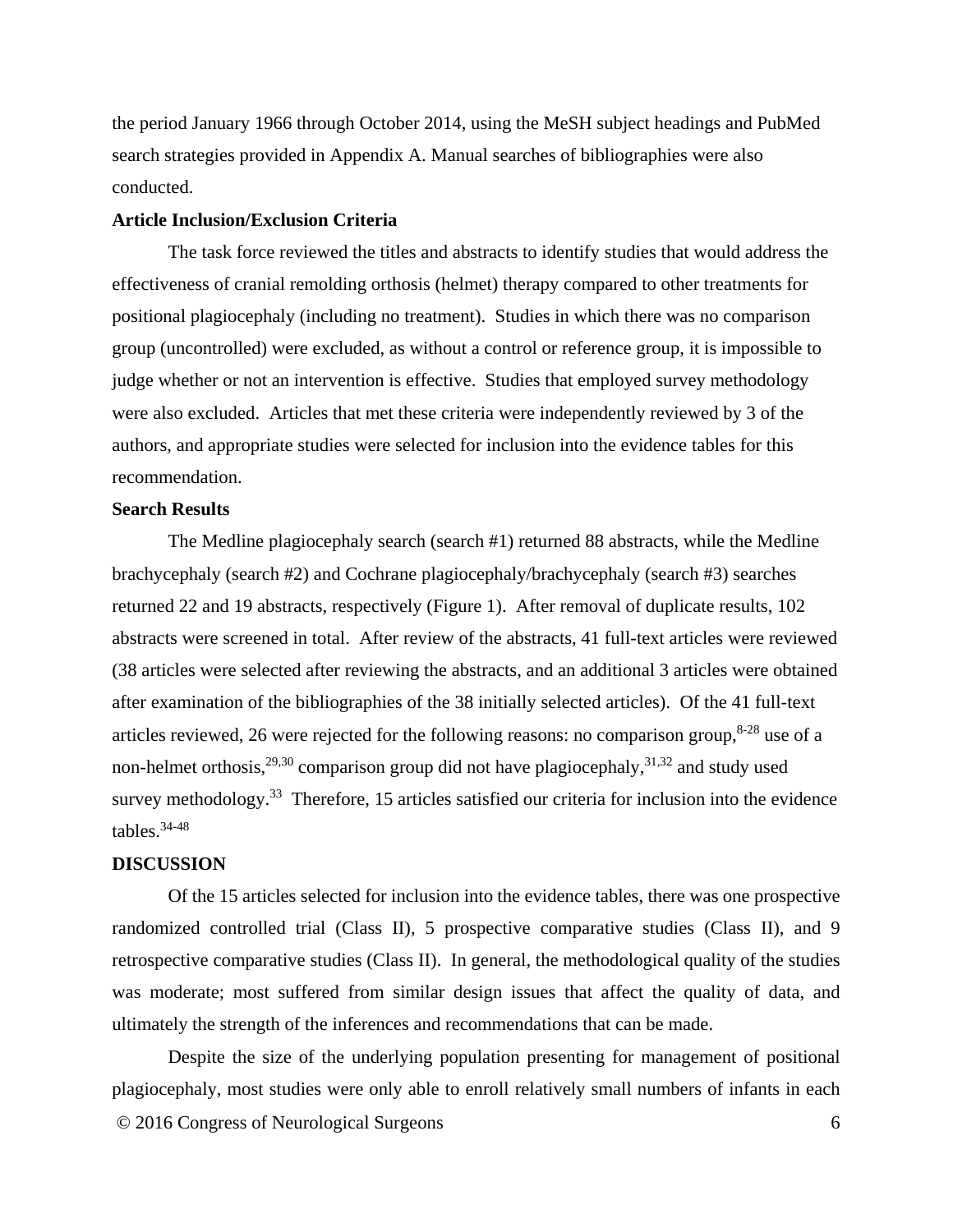treatment arm, which results in suboptimal statistical power. Moreover, convenience (nonrandomized) sampling resulted in treatment groups that often had significant covariate imbalance with respect to important variables that relate to treatment outcome (such as patient age at initiation of treatment and severity of presenting deformity) as a result of treatment assignment being performed by physician or parent preference. This selection bias was pervasive in the nonrandomized studies, and often resulted in a treatment effect against helmet therapy, as infants in the helmet therapy group tended to be older and tended to have more severe deformity than the comparison group.

Confounding of the principal treatment effect secondary to contamination of intervention(s) between treatment groups also led to difficulties in interpreting the data. Most often, this contamination took the form of infants entering the helmet group who previously underwent treatment with conservative therapy with less than satisfactory results. Bias as a result of contamination was present in several studies,  $34,36,41$  $34,36,41$  $34,36,41$  and, once again, would be expected to bias study results against helmet therapy, because of the older age and likely more severe deformity present at the time of initiating helmet therapy in the group of infants who crossed over.

There were also significant issues with respect to outcome ascertainment. Assessment of treatment outcome, whether it be change in 2- or 3-dimensional anthropometric measurements or subjective physician or parent evaluation, was done in a non-blinded fashion in all studies apart from the sole randomized controlled trial.<sup>37</sup> The absence of standardized criteria for the assessment of cranial asymmetry, both pre- and post-treatment, was clearly evident when one considers the heterogeneity of outcome measures used in the various studies. Moreover, the measurements chosen for analysis in any given study were not previously evaluated for their reliability and validity, making measurement bias a tangible concern when evaluating this body of literature. One could also be justified in questioning whether an observed statistically significant improvement in cranial asymmetry on the order of several millimeters has any clinical significance. Outcomes were often measured at different time points in the treatment (helmet) and comparison groups (usually when the infants were judged to have achieved an "acceptable cosmetic result"), further adding to the difficulty in determining the comparative effectiveness of different methods of treating positional plagiocephaly.

© 2016 Congress of Neurological Surgeons 7 Despite these limitations, in aggregate, the body of evidence summarized in the evidence tables does allow for some general recommendations to be made. The significant heterogeneity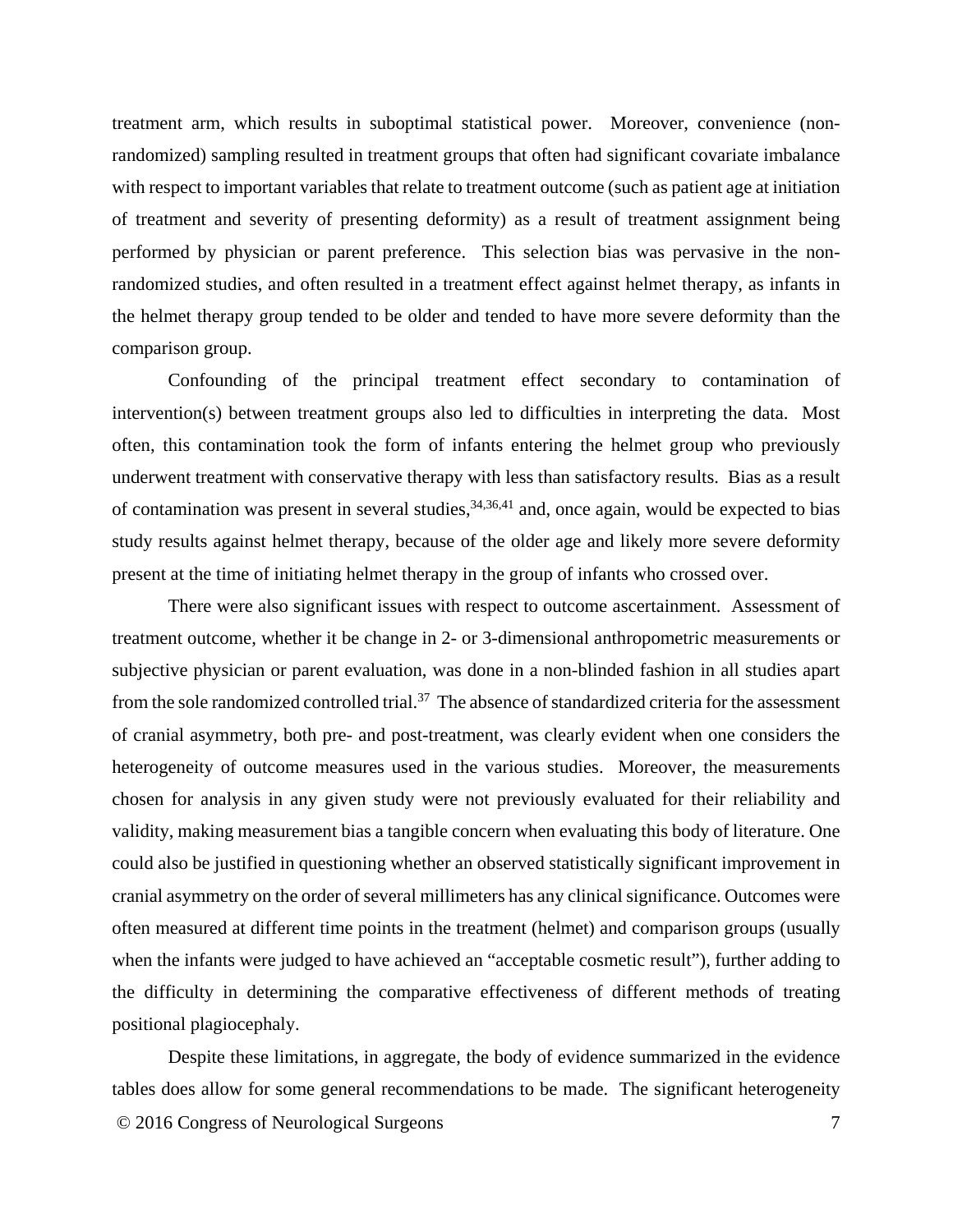between studies with respect to critical elements of design, such as the study population, the nature of the intervention, and the assessment of treatment outcomes precludes, for the most part, any meaningful quantitative synthesis of the data; what follows is a largely qualitative review of the evidence relevant to this recommendation.

### **Helmet Therapy vs Conservative Therapy**

A recently published randomized controlled trial<sup>37</sup> provided Class II evidence related to this recommendation [\(Table 1\)](#page-16-0). Eighty-four infants aged 5-6 months were prospectively randomized to custom helmet therapy ( $n = 42$ ) or to the "natural course of the condition" ( $n = 42$ ). Importantly, all patients received physical therapy prior to randomization. The mean duration of therapy was 4 months. Outcomes were assessed at 2 years of age in a blinded fashion. Despite what appeared to have been an adequate block randomization schema, infants in the natural course group had more severe deformity, and infants in the helmet group had more brachycephaly. The overall conclusion of the trial was that helmet therapy has no added value in the treatment of moderate-severe positional plagiocephaly. This conclusion was based on the observations that no difference was seen in the primary outcome between the 2 groups, both on an intention-to-treat and per-protocol analysis; no significant differences between treatment groups were observed with respect to the secondary outcomes, including parental satisfaction; and that all parents reported one or more side effects of helmet therapy.

The conclusion of this trial stands in stark contrast to the remainder of the evidence uncovered during the course of this systematic review. The authors argue that their study has merit because it is one of the few that examined longer-term outcomes, focused on clinically meaningful differences in outcome measures rather than mere statistical significance, and because it comprehensively catalogued adverse effects related to helmet therapy.

© 2016 Congress of Neurological Surgeons 8 The study does have some notable criticisms. The exclusion of infants with very severe deformity and those with neuromuscular issues, who are typical helmet candidates, limits the external validity of the results. Moreover, the study documented a very low participation rate, with only 21% of eligible participants being recruited into the trial. Although there was adequate power overall, the relatively small size of the treatment groups provides no insight into possible subgroup effects. There was no objective measure of compliance with helmet therapy, making it within the realm of possibility that the lack of efficacy of helmet therapy was because of suboptimal use of the device. Full normalization of head shape was observed in only 26% of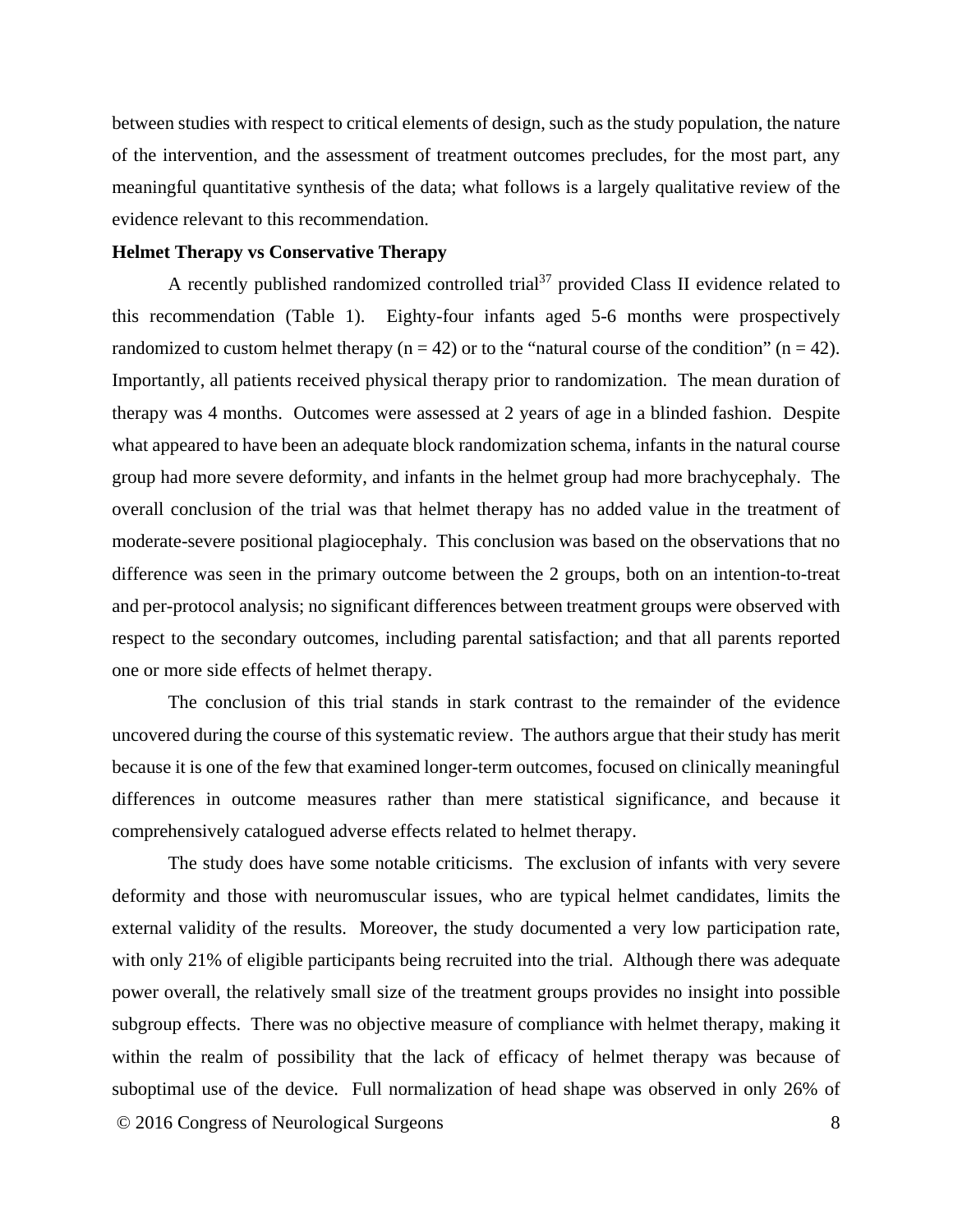helmet therapy and 23% of natural course patients, a finding that once again alludes to possible suboptimal treatment of the presenting problem.

The Class II retrospective and prospective comparative studies summarized in [Table 1](#page-16-0) provide evidence in support of the notion that helmet therapy results in better outcomes than conservative therapy in infants with positional plagiocephaly. However, because of methodological deficiencies in the design of these studies and the relatively short duration of follow-up, the data are unable to prove that helmet therapy is, in fact, superior to alternative treatment modalities or the natural history of the condition with respect to improving an infant's head shape.

Several of these studies provide evidence that helmet therapy can result in equivalent or superior treatment outcomes compared to repositioning in a fraction of the overall treatment time. The study by Loveday et  $al^{34}$  $al^{34}$  $al^{34}$  demonstrated similar changes in cranial vault asymmetry index (CVAI) in both the helmet and repositioning groups at the end of therapy, but the change was seen with a shorter duration of treatment in the helmet group. Since both groups commenced treatment at the same mean age, this result implies that helmet therapy results in a faster rate of improvement in head asymmetry. The fact that the mean age in the helmet group was 37 weeks, coupled with the fact that asymmetry was slightly worse in the helmet group at the initiation of therapy, may explain the relatively poor helmet results.

A retrospective comparison of 35 patients with positional plagiocephaly treated with active repositioning vs 35 patients treated with custom helmets published by Lipira et  $al^{40}$  $al^{40}$  $al^{40}$  also demonstrated a statistically significant greater reduction in measures of asymmetry in the helmet group vs the repositioning group, specifically in the posterior head region. The mean duration of therapy was 5.2 months in the repositioning group vs 3.1 months in the helmet group.

In infants who were similar with respect to age at the initiation of treatment and the duration of treatment, Mulliken et al<sup>[42](#page-15-5)</sup> reported significantly improved measures of asymmetry in those who were helmeted as compared to those who were treated with repositioning exercises. A high rate of loss to follow-up, as evidenced by the fact that pre- and post-treatment measures were available for only 17/63 infants in the repositioning group and 36/51 infants in the helmet group, limits the strength of these data. They recommended helmet treatment in infants less than 1 year of age, although no relationship was observed between the age at helmet initiation and the ultimate degree of correction.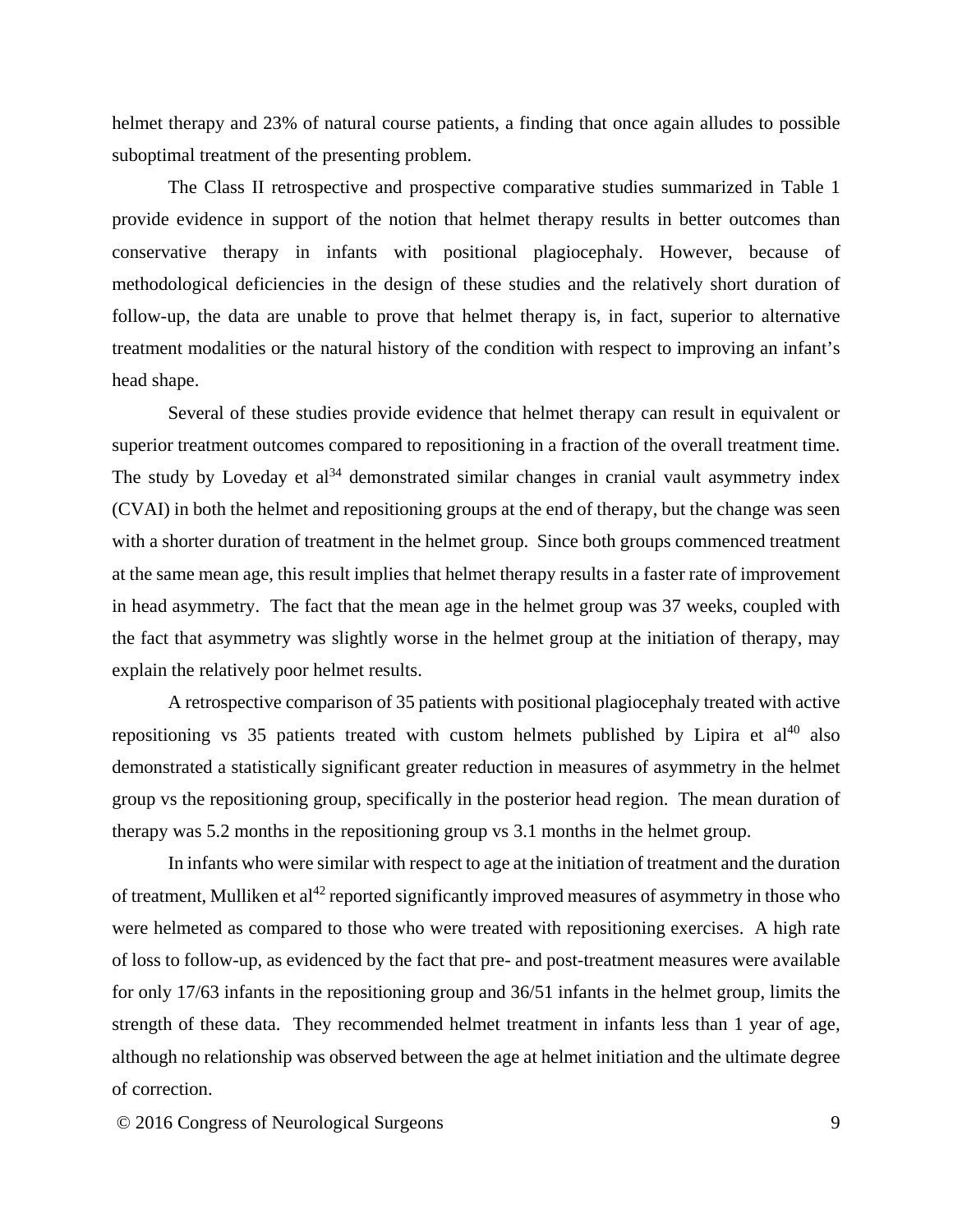Vles et al<sup>46</sup> studied 105 patients with positional plagiocephaly, 39 of whom were treated with repositioning and 66 who received helmet therapy. No anthropometric measures were used; rather, a subjective unvalidated deformity rating scale, scored by the infant's caregiver, was used. Although the pre-treatment severity was significantly worse in the helmet group, likely because the choice of treatment was made by the parents (selection bias), the final outcome was better in the infants who received a helmet. Moreover, treatment time with the helmet was only one-fifth as long as the repositioning treatment. The most improvement was seen in those infants with the most severe presenting deformity. No correlation was observed between the age at helmet initiation and the degree of correction.

A recent study by Kim et al<sup>[35](#page-15-7)</sup> also alludes to a greater effect of helmet therapy vs repositioning therapy in infants with more severe deformity. Likewise, the study by Plank et al,<sup>[39](#page-15-8)</sup> which examined 224 infants with moderate-severe positional plagiocephaly, the overwhelming majority of whom were treated with helmet therapy, demonstrated improved treatment outcomes in the helmet ( $n = 207$ ) vs repositioning ( $n = 17$ ) groups. This latter study in particular is suggestive of the notion that, in the subgroup of infants presenting with moderate-severe positional plagiocephaly, helmet therapy should be preferred over repositioning therapy.

Two similar retrospective studies by Graham, one in infants with brachycephaly<sup>38</sup> and the other in infants presenting with plagiocephaly, [36](#page-15-1) also suggest that infants treated with helmet therapy had improved outcomes compared to those treated with repositioning therapy, despite the fact that in both studies, the initial deformity was more severe in the helmet group and the infants were older in the helmet group (patients in the helmet group did require a longer duration of treatment). In addition, subgroup analyses showed that early helmeting (<8 months) resulted in better outcomes compared to late helmeting (>8 months). The effect of age on helmet treatment outcomes has been validated in 2 recent prospective studies [\(Table 2\)](#page-29-0).

© 2016 Congress of Neurological Surgeons Two studies, one by Clarren<sup>43</sup> and the other by Wilbrand,<sup>[45](#page-15-11)</sup> examined the effect of helmet therapy on infants with positional plagiocephaly when compared to physical therapy. Whereas the study by Clarren was able to show improved outcomes in infants treated with a helmet based on a subjective outcome measure, a more formal outcome assessment by Wilbrand, using 3D photogrammetry, demonstrated improvement in asymmetry in helmeted infants, but at the end of treatment, no significant difference in the degree of asymmetry between helmeted and unhelmeted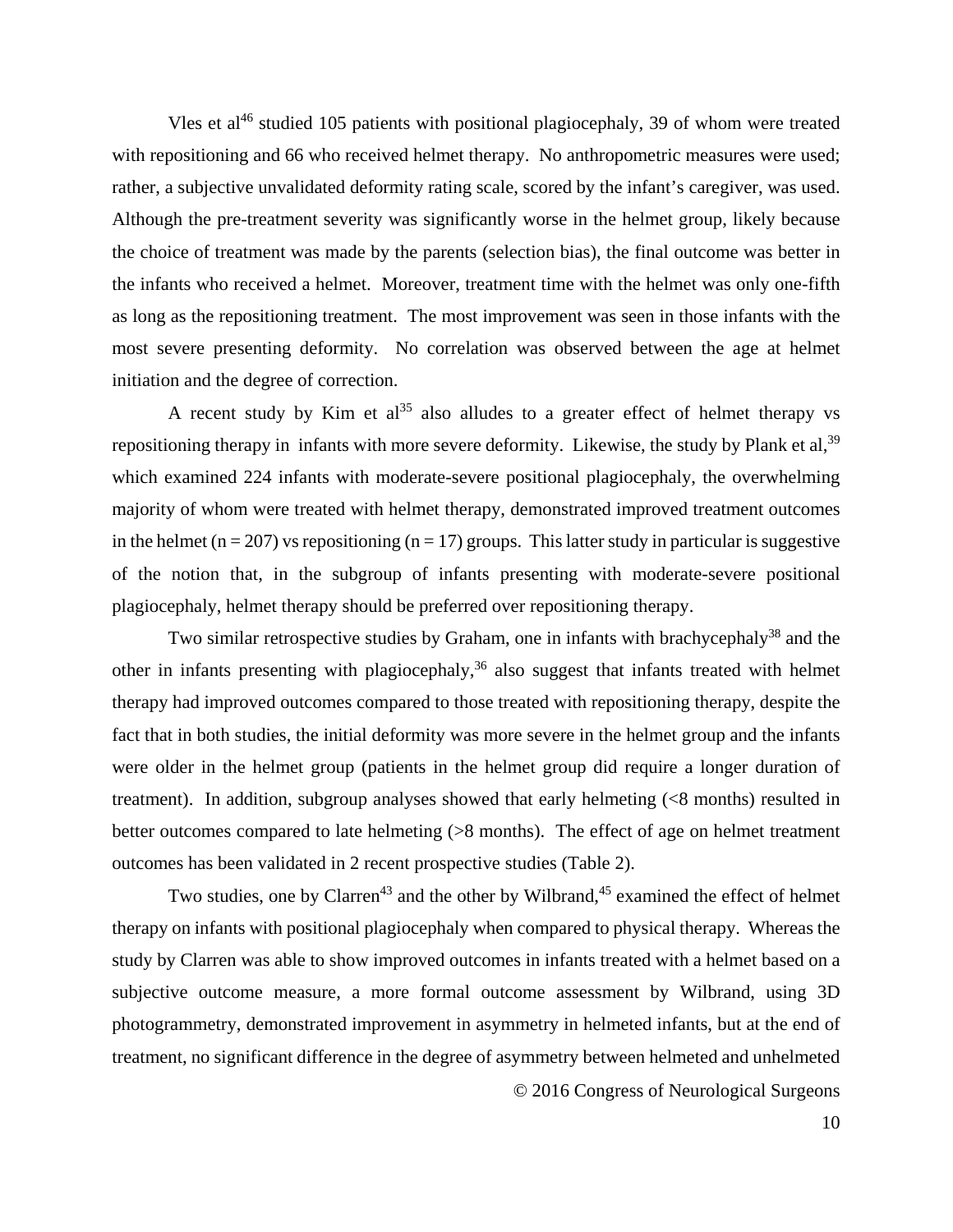infants was observed.

A very recent prospective, non-randomized longitudinal study by Kluba<sup>[44](#page-15-12)</sup> examined treatment outcomes in 62 patients with plagiocephaly treated with a custom helmet vs 66 patients treated without a helmet. Patients in both groups were asked to continue with any previously instituted therapy (physical therapy, repositioning). However, details of previously initiated (and ongoing) non-helmet therapy were not recorded and may have differed between groups, thereby confounding the primary result of this study. In both groups, a statistically significant decrease in asymmetry was observed. Although children in the helmet group had more severe deformity at baseline, they showed significantly better improvement than the comparison group when the outcome was adjusted for the degree of initial deformity. In both groups, a weak positive correlation was observed between the extent of initial asymmetry and the extent of improvement, a finding that was also suggested by the work of Kim et al.<sup>[35](#page-15-7)</sup>

#### *Recommendation*

1. Helmet therapy is recommended for infants with persistent moderate to severe plagiocephaly after a course of conservative treatment (repositioning and/or physical therapy).

Strength of Recommendation: Level II – uncertain clinical certainty

#### **Age at Initiation of Helmet Therapy and Outcome**

Two prospective studies serve to clarify the relationship between age at initiation of helmet therapy and treatment outcomes that was suggested by some of the methodologically weaker retrospective studies.<sup>[36,](#page-15-1)38</sup> Both studies examined patients with "significant" cranial asymmetry who appear not to have undergone any prior conservative treatment. The results of both studies were similar, although the recommended age cut-off between those infants who were expected to achieve a satisfactory treatment response and those expected to have a suboptimal response was slightly different between the 2 studies [\(Table 2\)](#page-29-0).

Seruya et al prospectively assessed the results of custom helmet therapy in 346 patients in 7 pre-defined age groups ranging from  $\langle 20 \rangle$  weeks to  $>40$  weeks.<sup>47</sup> The degree of calvarial asymmetry was similar in all groups at the beginning of therapy. They found that all patients achieved normal calvarial symmetry at the end of helmet therapy, except those helmeted at >36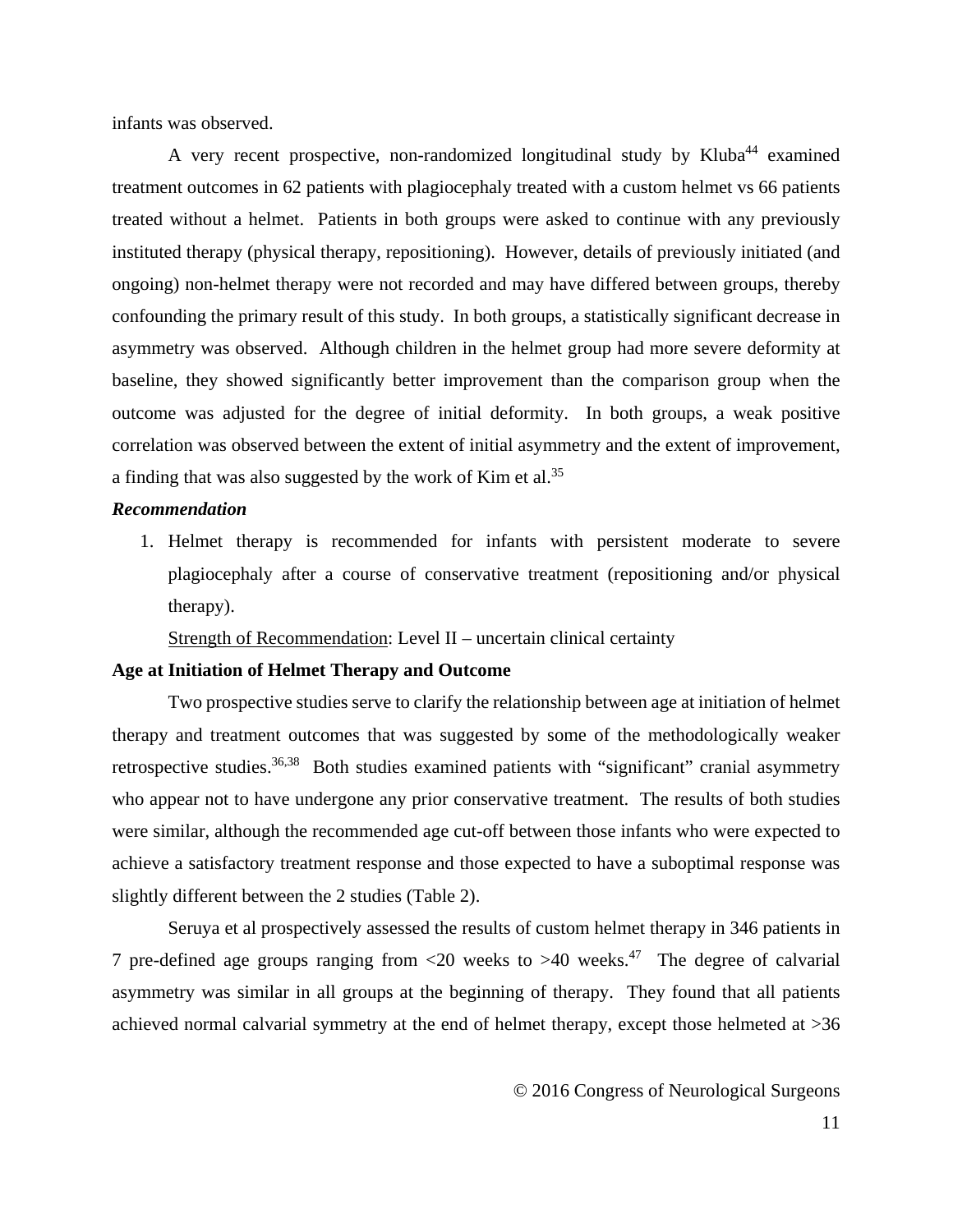weeks of age. Improvement was seen even in infants aged >12 months at time of helmet therapy initiation. Duration of helmet therapy was positively correlated with age.

Similarly, Kluba et al<sup>[48](#page-15-14)</sup> undertook a prospective comparison of the results of helmet therapy in 24 infants with plagiocephaly helmeted at age <6 months vs 38 helmeted at age >6 months. The degree of asymmetry was similar in both groups at the commencement of therapy, and a significant reduction in asymmetry was seen in both groups. Younger patients (<6 months) showed a greater decrease in asymmetry and attained values considered "normal." Children starting therapy later (>6 months) showed significantly less absolute improvement and did not attain values considered "normal." Duration of therapy was statistically significantly shorter in the younger patients.

Although the data were not robust enough to definitively determine the optimal time window in infancy for treatment of positional plagiocephaly with helmet therapy, it does appear that the earlier an infant is placed in a helmet, the better the treatment outcome. That being said, it must be remembered that young infants with positional plagiocephaly may see an improvement in cranial symmetry with conservative therapy or simply observation.

## *Recommendation*

2. Helmet therapy is recommended for infants with moderate to severe plagiocephaly presenting at an advanced age.

Strength of Recommendation: Level II – uncertain clinical certainty

## **CONCLUSION**

There is a fairly substantive body of non-randomized evidence that demonstrates more significant and faster improvement of cranial asymmetry in infants with positional plagiocephaly treated with a helmet as compared to conservative therapy, especially if the asymmetry is severe, and provided that helmet therapy is applied during the appropriate period of infancy. As outlined above, specific criteria regarding the measurement and quantification of deformity and the most appropriate time window in infancy for treatment of positional plagiocephaly with a helmet remain elusive. In general, infants with a more severe presenting deformity and infants who are helmeted early in infancy tend to have better correction (and even normalization) of head shape.

The only randomized study pertaining to this recommendation provided data that showed no benefit of helmet therapy in the treatment of positional plagiocephaly in infants. Issues with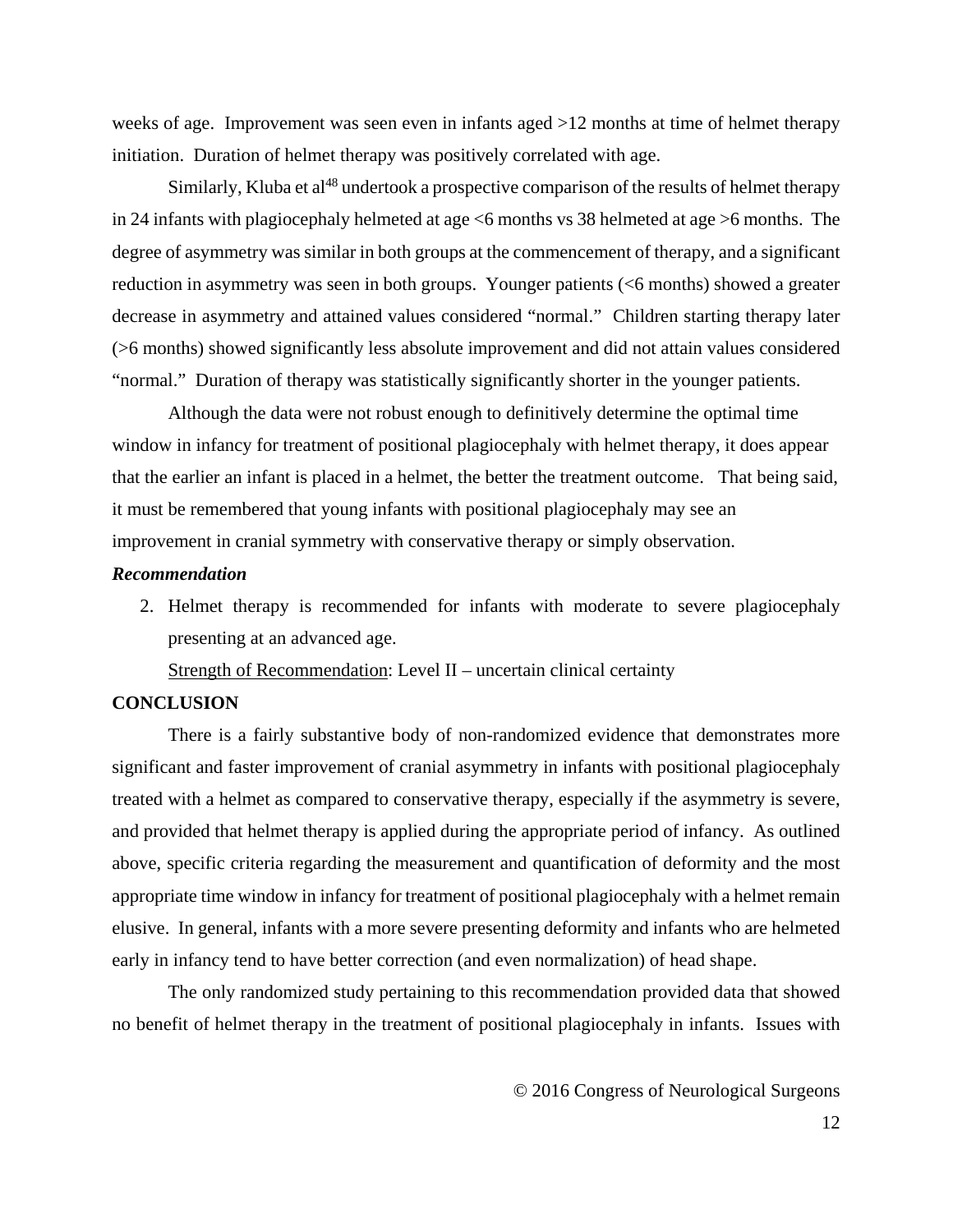the design and execution of this study may explain why the randomized data conflicts with the majority of the non-randomized evidence.

When judging the totality of the evidence, it appears that currently accepted management of positional plagiocephaly in infants—using conservative therapy (repositioning and physical therapy) for the treatment of mild/moderate deformity in younger infants and reserving helmet therapy for more severe deformity, especially in those older infants who have failed to see improvement with conservative measures—can be justified by the data. Evidence in favor of helmet use must be tempered by the lack of data regarding the extent of natural improvement of positional plagiocephaly, the long-term effects of helmet therapy (and of "untreated" plagiocephaly), and the costs associated with helmet therapy.

#### **ACKNOWLEDGMENTS**

The authors acknowledge the Congress of Neurological Surgeons Guidelines Committee for their contributions throughout the development of the guideline, the American Association of Neurological Surgeons/Congress of Neurological Surgeons Joint Guidelines Committee for their review, comments, and suggestions throughout peer review, as well as Pamela Shaw, MSLIS, MS, and Mary Bodach, MLIS, for their assistance with the literature searches. Throughout the review process, the reviewers and authors were blinded from one another. At this time, the authors would like to acknowledge the following individual peer reviewers for their contributions: Sepideh Amin-Hanjani, MD; Maya Babu, MD; Kimon Bekelis, MD; Faiz Ahmad, MD; Daniel Resnick, MD; Patricia Raksin, MD; Jeffrey Olson, MD; Krystal Tomei, MD.

#### **Disclosures**

These evidence-based clinical practice guidelines were funded exclusively by the Congress of Neurological Surgeons and the Section on Pediatric Neurosurgery of the Congress of Neurological Surgeons and the American Association of Neurological Surgeons, which received no funding from outside commercial sources to support the development of this document. The authors have no personal, financial, or institutional interest in any of the drugs, materials, or devices described in this article.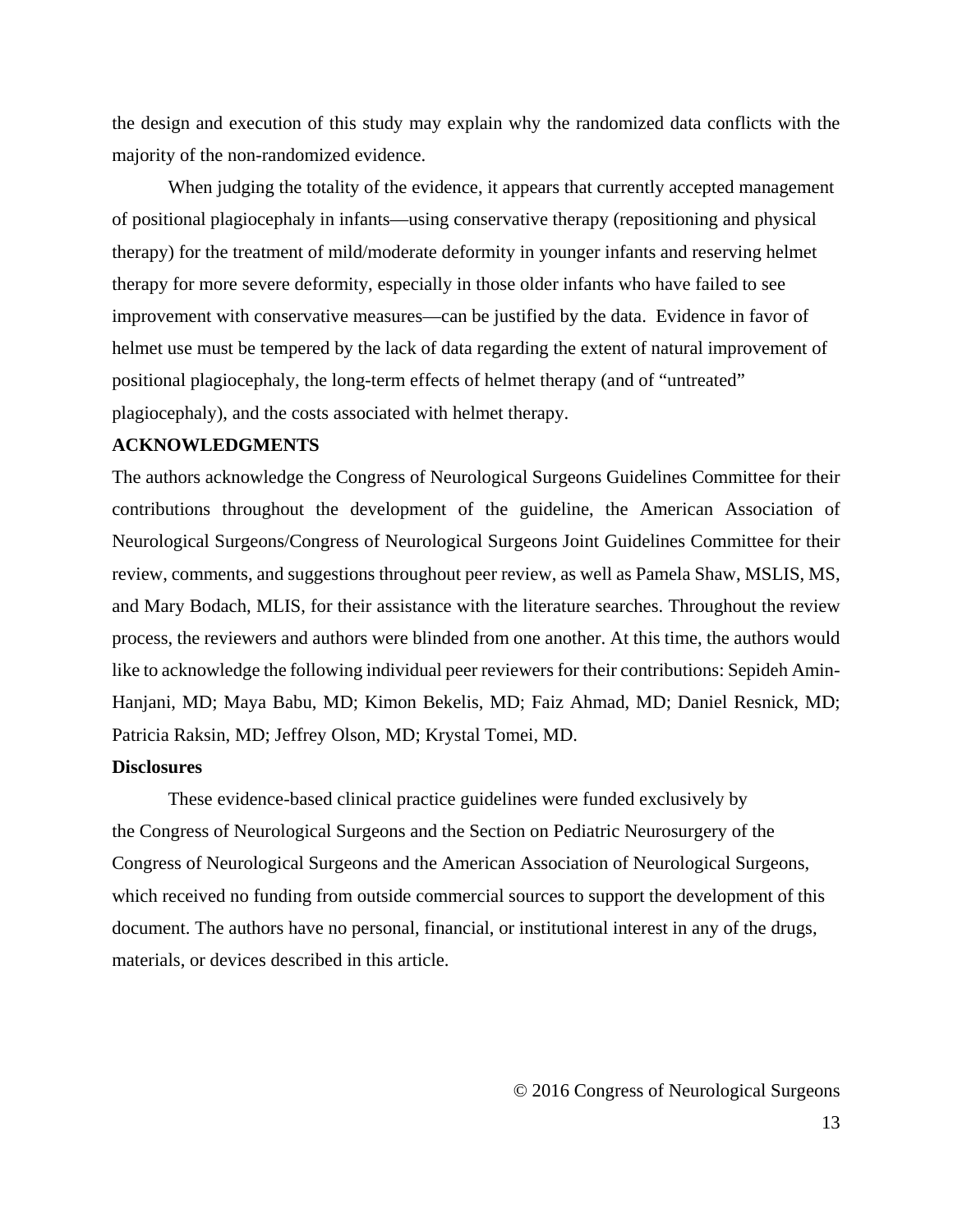## **REFERENCES**

- <span id="page-13-0"></span>**1.** American Academy of Pediatrics AAP Task Force on Infant Positioning and SIDS: Positioning and SIDS. *Pediatrics.* 1992;89(6 Pt 1):1120-1126.
- <span id="page-13-1"></span>**2.** Bialocerkowski AE, Vladusic SL, Howell SM. Conservative interventions for positional plagiocephaly: a systematic review. *Dev Med Child Neurol.* 2005;47(8):563-570.
- **3.** Paquereau J. Non-surgical management of posterior positional plagiocephaly: orthotics versus repositioning. *Ann Phys Rehabil Med.* 2013;56(3):231-249.
- **4.** Rekate HL. Occipital plagiocephaly: a critical review of the literature. *J Neurosurg.*  1998;89(1):24-30.
- **5.** Robinson S, Proctor M. Diagnosis and management of deformational plagiocephaly. *J Neurosurg Pediatr.* 2009;3(4):284-295.
- **6.** Xia JJ, Kennedy KA, Teichgraeber JF, Wu KQ, Baumgartner JB, Gateno J. Nonsurgical treatment of deformational plagiocephaly: a systematic review. *Arch Pediatr Adolesc Med.* 2008;162(8):719-727.
- **7.** Mortenson P, Steinbok P, Smith D. Deformational plagiocephaly and orthotic treatment: indications and limitations. *Childs Nerv Syst.* 2012;28(9):1407-1412.
- <span id="page-13-2"></span>**8.** Lee WT, Richards K, Redhed J, Papay FA. A pneumatic orthotic cranial molding helmet for correcting positional plagiocephaly. *J Craniofac Surg.* 2006;17(1):139-144.
- **9.** Kelly KM, Littlefield TR, Pomatto JK, Manwaring KH, Beals SP. Cranial growth unrestricted during treatment of deformational plagiocephaly. *Pediatr Neurosurg.*  1999;30(4):193-199.
- **10.** Teichgraeber JF, Ault JK, Baumgartner J, et al. Deformational posterior plagiocephaly: diagnosis and treatment. *Cleft Palate Craniofac J.* 2002;39(6):582-586.
- **11.** Kelly KM, Littlefield TR, Pomatto JK, Ripley CE, Beals SP, Joganic EF. Importance of early recognition and treatment of deformational plagiocephaly with orthotic cranioplasty. *Cleft Palate Craniofac J.* 1999;36(2):127-130.
- **12.** Lee RP, Teichgraeber JF, Baumgartner JE, et al. Long-term treatment effectiveness of molding helmet therapy in the correction of posterior deformational plagiocephaly: a five-year follow-up. *Cleft Palate Craniofac J.* 2008;45(3):240-245.
- **13.** Teichgraeber JF, Seymour-Dempsey K, Baumgartner JE, Xia JJ, Waller AL, Gateno J. Molding helmet therapy in the treatment of brachycephaly and plagiocephaly. *J Craniofac Surg.* 2004;15(1):118-123.
- **14.** Yoo HS, Rah DK, Kim YO. Outcome analysis of cranial molding therapy in nonsynostotic plagiocephaly. *Arch Plast Surg.* 2012;39(4):338-344.
- **15.** Littlefield TR, Beals SP, Manwaring KH, et al. Treatment of craniofacial asymmetry with dynamic orthotic cranioplasty. *J Craniofac Surg.* 1998;9(1):11-17; discussion 18-19.
- **16.** Ripley CE, Pomatto J, Beals SP, Joganic EF, Manwaring KH, Moss SD. Treatment of positional plagiocephaly with dynamic orthotic cranioplasty. *J Craniofac Surg.*  1994;5(3):150-159; discussion 160.
- **17.** Kluba S, Schreiber R, Kraut W, Meisner C, Reinert S, Krimmel M. Does helmet therapy influence the ear shift in positional plagiocephaly? *J Craniofac Surg.* 2012;23(5):1301- 1305.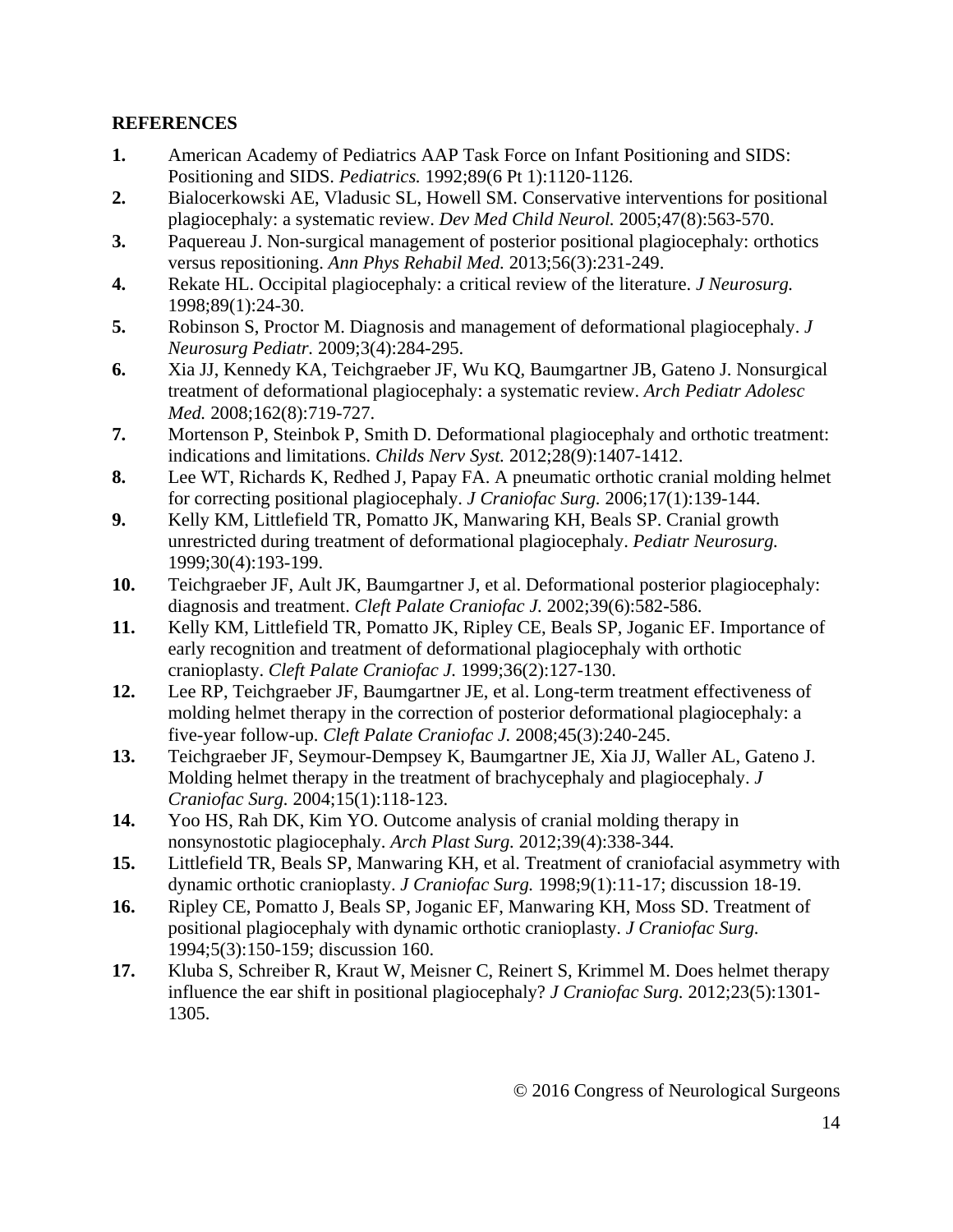- **18.** Couture DE, Crantford JC, Somasundaram A, Sanger C, Argenta AE, David LR. Efficacy of passive helmet therapy for deformational plagiocephaly: report of 1050 cases. *Neurosurg Focus.* 2013;35(4):E4.
- **19.** Bruner TW, David LR, Gage HD, Argenta LC. Objective outcome analysis of soft shell helmet therapy in the treatment of deformational plagiocephaly. *J Craniofac Surg.*  2004;15(4):643-650.
- **20.** Moghaddam MB, Brown TM, Clausen A, DaSilva T, Ho E, Forrest CR. Outcome analysis after helmet therapy using 3D photogrammetry in patients with deformational plagiocephaly: the role of root mean square. *J Plast Reconstr Aesthet Surg.*  2014;67(2):159-165.
- **21.** Thompson JT, David LR, Wood B, Argenta A, Simpson J, Argenta LC. Outcome analysis of helmet therapy for positional plagiocephaly using a three-dimensional surface scanning laser. *J Craniofac Surg.* 2009;20(2):362-365.
- **22.** Schaaf H, Malik CY, Streckbein P, Pons-Kuehnemann J, Howaldt HP, Wilbrand JF. Three-dimensional photographic analysis of outcome after helmet treatment of a nonsynostotic cranial deformity. *J Craniofac Surg.* 2010;21(6):1677-1682.
- **23.** Shamji MF, Fric-Shamji EC, Merchant P, Vassilyadi M. Cosmetic and cognitive outcomes of positional plagiocephaly treatment. *Clin Invest Med.* 2012;35(5):E266.
- **24.** Pollack IF, Losken HW, Fasick P. Diagnosis and management of posterior plagiocephaly. *Pediatrics.* 1997;99(2):180-185.
- **25.** Steinbok P, Lam D, Singh S, Mortenson PA, Singhal A. Long-term outcome of infants with positional occipital plagiocephaly. *Childs Nerv Syst.* 2007;23(11):1275-1283.
- **26.** Govaert B, Michels A, Colla C, van der Hulst R. Molding therapy of positional plagiocephaly: subjective outcome and quality of life. *J Craniofac Surg.* 2008;19(1):56- 58.
- **27.** Elwood ET, Petronio J, Wood RJ. Parental satisfaction with the CranioCap: a new cranial orthosis for deformational plagiocephaly. *Cleft Palate Craniofac J.* 2005;42(4):340-343.
- **28.** Katzel EB, Koltz PF, Sbitany H, Girotto JA. Treatment of plagiocephaly with helmet molding therapy: do actual results mimic perception? *The Cleft palate-craniofacial journal : official publication of the American Cleft Palate-Craniofacial Association.*  2011;48(2):205-209.
- <span id="page-14-0"></span>**29.** Rogers GF, Miller J, Mulliken JB. Comparison of a modifiable cranial cup versus repositioning and cervical stretching for the early correction of deformational posterior plagiocephaly. *Plast Reconstr Surg.* 2008;121(3):941-947.
- <span id="page-14-1"></span>**30.** Seruya M, Oh AK, Sauerhammer TM, Taylor JH, Rogers GF. Correction of deformational plagiocephaly in early infancy using the plagio cradle orthotic. *J Craniofac Surg.* 2013;24(2):376-379.
- <span id="page-14-2"></span>**31.** Meyer-Marcotty P, Bohm H, Linz C, et al. Head orthesis therapy in infants with unilateral positional plagiocephaly: an interdisciplinary approach to broadening the range of orthodontic treatment. *J Orofac Orthop.* 2012;73(2):151-165.
- <span id="page-14-3"></span>**32.** Schweitzer T, Bohm H, Linz C, et al. Three-dimensional analysis of positional plagiocephaly before and after molding helmet therapy in comparison to normal head growth. *Childs Nerv Syst.* 2013;29(7):155-1161.
- <span id="page-14-4"></span>**33.** Naidoo SD, Cheng AL. Long-term satisfaction and parental decision making about treatment of deformational plagiocephaly. *J Craniofac Surg.* 2014;25(1):160-165.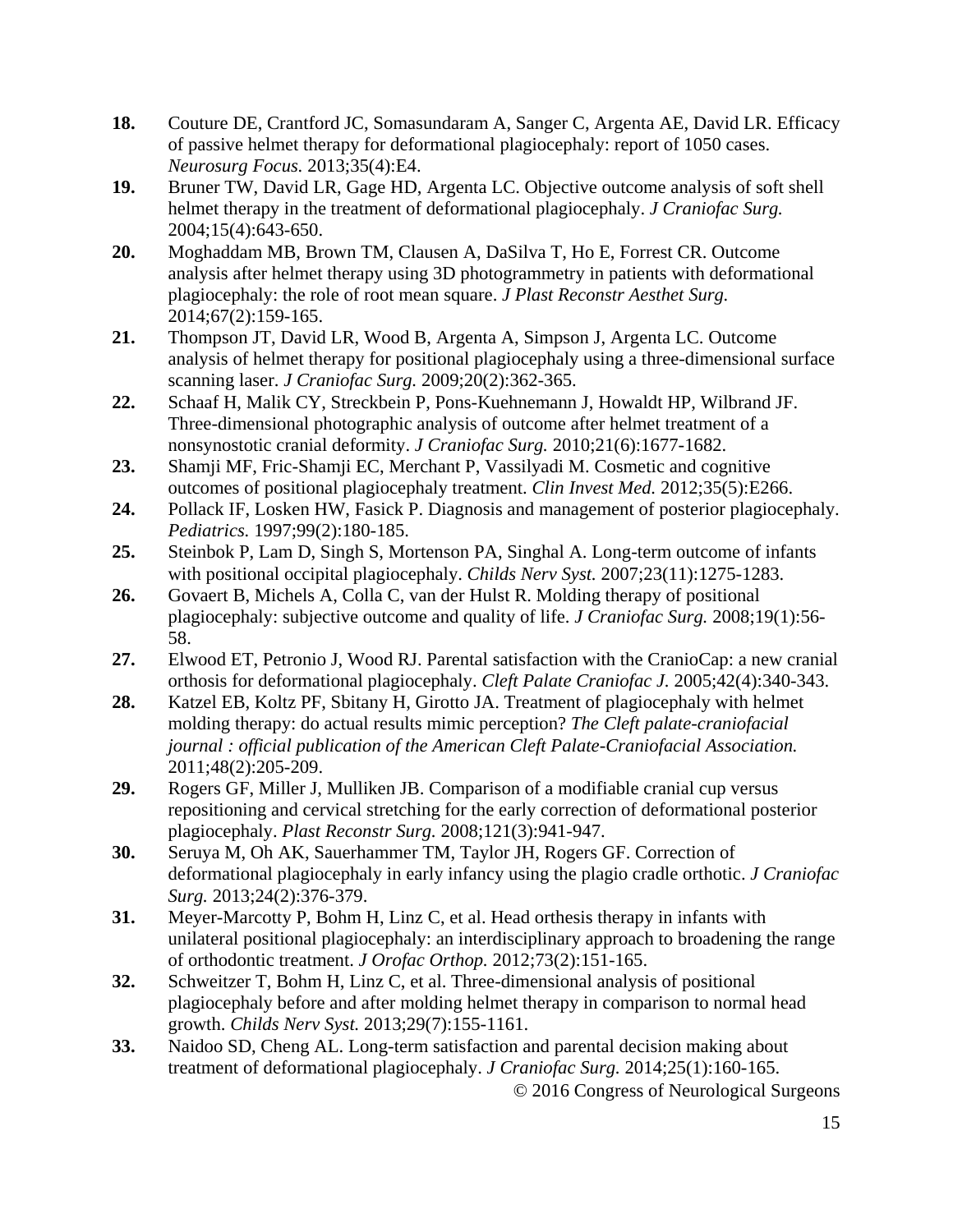- <span id="page-15-0"></span>**34.** Loveday BP, de Chalain TB. Active counterpositioning or orthotic device to treat positional plagiocephaly? *J Craniofac Surg.* 2001;12(4):308-313.
- <span id="page-15-7"></span>**35.** Kim SY, Park MS, Yang JI, Yim SY. Comparison of helmet therapy and counter positioning for deformational plagiocephaly. *Ann Rehabil Med.* 2013;37(6):785-795.
- <span id="page-15-1"></span>**36.** Graham JM, Jr., Gomez M, Halberg A, et al. Management of deformational plagiocephaly: repositioning versus orthotic therapy. *J Pediatr.* 2005;146(2):258-262.
- <span id="page-15-3"></span>**37.** van Wijk RM, van Vlimmeren LA, Groothuis-Oudshoorn CG, Van der Ploeg CP, Ijzerman MJ, Boere-Boonekamp MM. Helmet therapy in infants with positional skull deformation: randomised controlled trial. *Bmj.* 2014;348:g2741.
- <span id="page-15-9"></span>**38.** Graham JM, Jr., Kreutzman J, Earl D, Halberg A, Samayoa C, Guo X. Deformational brachycephaly in supine-sleeping infants. *J Pediatr.* 2005;146(2):253-257.
- <span id="page-15-8"></span>**39.** Plank LH, Giavedoni B, Lombardo JR, Geil MD, Reisner A. Comparison of infant head shape changes in deformational plagiocephaly following treatment with a cranial remolding orthosis using a noninvasive laser shape digitizer. *J Craniofac Surg.*  2006;17(6):1084-1091.
- <span id="page-15-4"></span>**40.** Lipira AB, Gordon S, Darvann TA, et al. Helmet versus active repositioning for plagiocephaly: a three-dimensional analysis. *Pediatrics.* 2010;126(4):e936-945.
- <span id="page-15-2"></span>**41.** Losee JE, Mason AC, Dudas J, Hua LB, Mooney MP. Nonsynostotic occipital plagiocephaly: factors impacting onset, treatment, and outcomes. *Plast Reconstr Surg.*  2007;119(6):1866-1873.
- <span id="page-15-5"></span>**42.** Mulliken JB, Vander Woude DL, Hansen M, LaBrie RA, Scott RM. Analysis of posterior plagiocephaly: deformational versus synostotic. *Plast Reconstr Surg.* 1999;103(2):371- 380.
- <span id="page-15-10"></span>**43.** Clarren SK. Plagiocephaly and torticollis: etiology, natural history, and helmet treatment. *J Pediatr.* 1981;98(1):92-95.
- <span id="page-15-12"></span>**44.** Kluba S, Kraut W, Calgeer B, Reinert S, Krimmel M. Treatment of positional plagiocephaly--helmet or no helmet? *J Craniomaxillofac Surg.* 2014;42(5):683-688.
- <span id="page-15-11"></span>**45.** Wilbrand JF, Hagemes F, Wilbrand M, et al. Nonsynostotic Cranial Deformity: A Six-Month Matched-Pair Photogrammetric Comparison of Treated and Untreated Infants. *Cleft Palate Craniofac J.* 2014;51(6):632-638.
- <span id="page-15-6"></span>**46.** Vles JS, Colla C, Weber JW, Beuls E, Wilmink J, Kingma H. Helmet versus nonhelmet treatment in nonsynostotic positional posterior plagiocephaly. *J Craniofac Surg.*  2000;11(6):572-574.
- <span id="page-15-13"></span>**47.** Seruya M, Oh AK, Taylor JH, Sauerhammer TM, Rogers GF. Helmet treatment of deformational plagiocephaly: the relationship between age at initiation and rate of correction. *Plast Reconstr Surg.* 2013;131(1):55e-61e.
- <span id="page-15-14"></span>**48.** Kluba S, Kraut W, Reinert S, Krimmel M. What is the optimal time to start helmet therapy in positional plagiocephaly? *Plast Reconstr Surg.* 2011;128(2):492-498.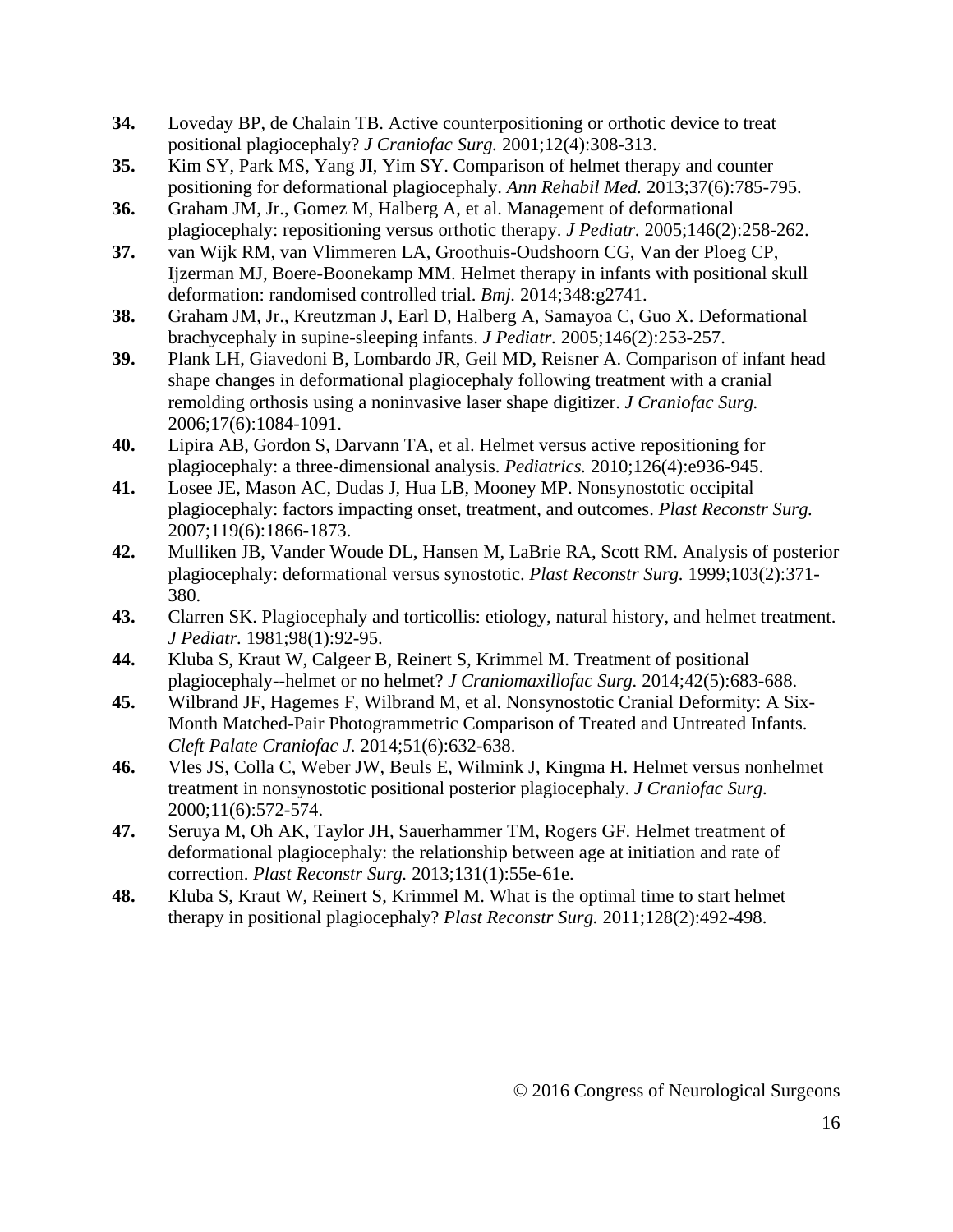<span id="page-16-0"></span>

| <b>Author (Year)</b>     | <b>Title</b>                                                                                                          | <b>Study Description</b>                                                                                                                                                                                                                                                                                                                                                                                                              | Data Class, Quality, and                                                                                                                                                                                                                                                                                                                                                                                                                                                                                                                                                     | <b>Results and Conclusions</b>                                                                                                                                                                                                                                                                                                                                                                                                              |
|--------------------------|-----------------------------------------------------------------------------------------------------------------------|---------------------------------------------------------------------------------------------------------------------------------------------------------------------------------------------------------------------------------------------------------------------------------------------------------------------------------------------------------------------------------------------------------------------------------------|------------------------------------------------------------------------------------------------------------------------------------------------------------------------------------------------------------------------------------------------------------------------------------------------------------------------------------------------------------------------------------------------------------------------------------------------------------------------------------------------------------------------------------------------------------------------------|---------------------------------------------------------------------------------------------------------------------------------------------------------------------------------------------------------------------------------------------------------------------------------------------------------------------------------------------------------------------------------------------------------------------------------------------|
|                          |                                                                                                                       |                                                                                                                                                                                                                                                                                                                                                                                                                                       | <b>Reasons</b>                                                                                                                                                                                                                                                                                                                                                                                                                                                                                                                                                               |                                                                                                                                                                                                                                                                                                                                                                                                                                             |
| Van Wijk et al<br>(2014) | Helmet Therapy in<br>Infants with<br><b>Positional Skull</b><br>Deformation:<br>Randomized<br><b>Controlled Trial</b> | 84 infants aged 5-6<br>months prospectively<br>randomized to custom<br>helmet therapy $(n = 42)$<br>or to the "natural course"<br>of the condition" ( $n =$<br>42)<br>All patients received<br>physical therapy<br>Mean duration of<br>therapy was 4 months<br>Outcome: change in<br>skull shape from<br>baseline to 24 months,<br>as assessed by 2D<br>anthropometric<br>measures, including<br>oblique diameter<br>difference index | Class II<br>Randomized controlled trial<br>Block randomization schema-<br>infants in the natural course<br>group had more severe<br>deformity and infants in the<br>helmet group had more<br>brachycephaly (significant<br>differences)<br><b>Blinded outcome assessment</b><br>Outcome subject to<br>measurement bias<br>Intention-to-treat and per-<br>protocol analysis (7 infants did<br>not start their assigned therapy<br>after randomization)<br>5 patients lost to follow-up<br>21% of eligible participants<br>agreed to participate (limits<br>external validity) | No difference in primary<br>outcome between the 2<br>groups (intention-to-treat)<br>and per-protocol analysis<br>similar)<br>No significant differences<br>between treatment groups<br>in secondary outcomes,<br>including parental<br>satisfaction<br>All parents reported one or<br>more side effects of helmet<br>therapy<br>Helmet therapy has no<br>added value in the<br>treatment of moderate-<br>severe positional<br>plagiocephaly |

# **Table 1 Helmet vs Conservative Treatment**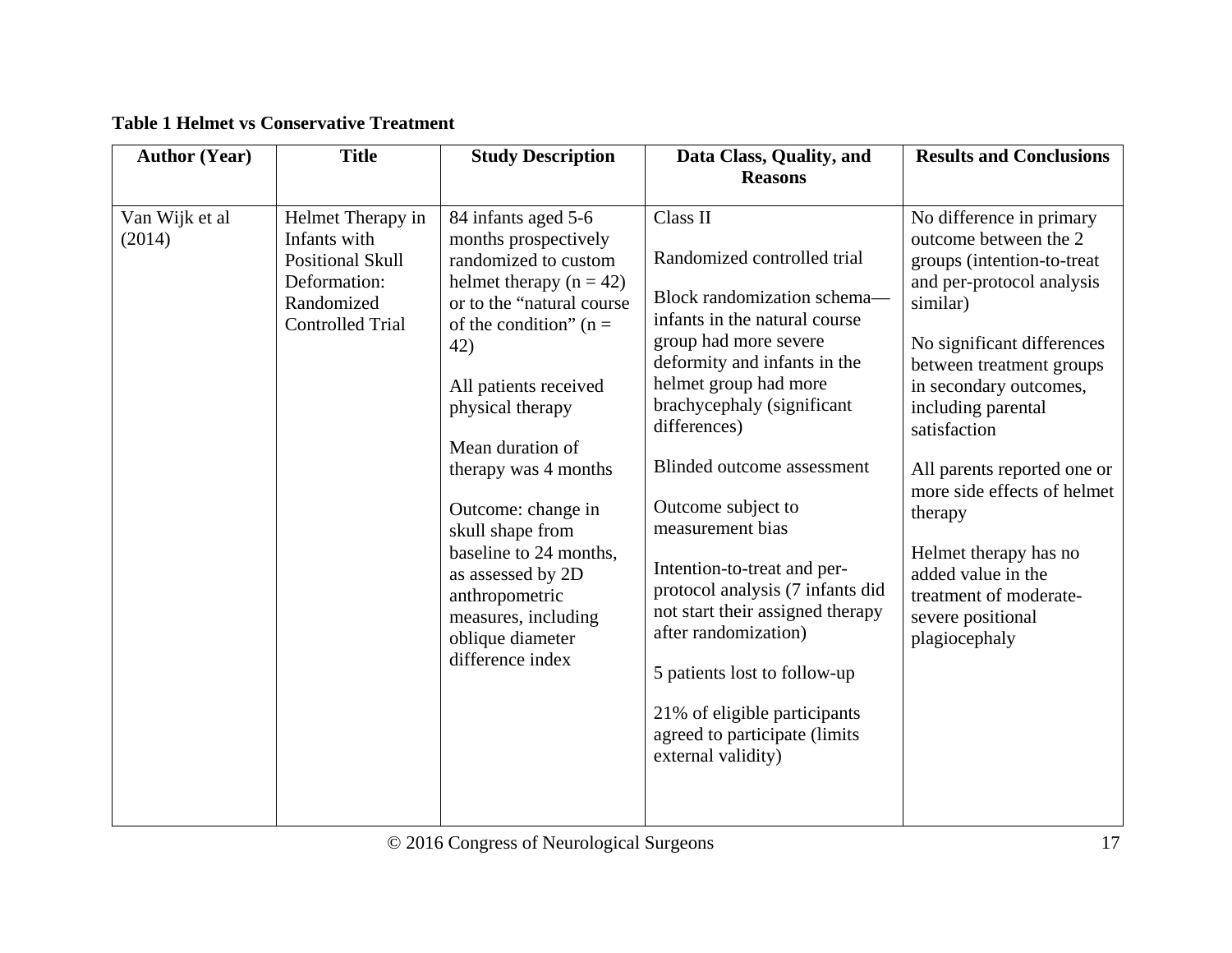| <b>Author (Year)</b> | <b>Title</b>                                                           | <b>Study Description</b>                                                                                                                                                                                                                                                                                                                                                                                                                                                                                    | Data Class, Quality, and<br><b>Reasons</b>                                                                                                                                                                                                                                                                                                                                                                                                                                                                                                                                                    | <b>Results and Conclusions</b>                                                                                                                                                                                                                                                                                                                                                                                                                                                                                                                                   |
|----------------------|------------------------------------------------------------------------|-------------------------------------------------------------------------------------------------------------------------------------------------------------------------------------------------------------------------------------------------------------------------------------------------------------------------------------------------------------------------------------------------------------------------------------------------------------------------------------------------------------|-----------------------------------------------------------------------------------------------------------------------------------------------------------------------------------------------------------------------------------------------------------------------------------------------------------------------------------------------------------------------------------------------------------------------------------------------------------------------------------------------------------------------------------------------------------------------------------------------|------------------------------------------------------------------------------------------------------------------------------------------------------------------------------------------------------------------------------------------------------------------------------------------------------------------------------------------------------------------------------------------------------------------------------------------------------------------------------------------------------------------------------------------------------------------|
| Kluba et al (2014)   | Treatment of<br>Positional<br>Plagiocephaly-<br>Helmet or No<br>Helmet | Prospective analysis of<br>treatment outcomes in<br>62 patients with<br>plagiocephaly treated<br>with a custom helmet vs<br>66 patients treated<br>without<br>Brachycephaly patients<br>excluded<br>Patients in both groups<br>asked to continue with<br>any previously instituted<br>therapy (PT,<br>repositioning)<br>Mean age at institution<br>of helmet therapy was<br>6.3 months<br>Mean duration of helmet<br>therapy was 4 months<br>Outcome: cranial vault<br>asymmetry index at end<br>of therapy | Class II<br>Prospective comparative study<br>Selection bias-groups<br>different at baseline with<br>respect to severity of<br>plagiocephaly at baseline (more<br>severe in the helmet group)<br>Details of previously instituted<br>(and ongoing) non-helmet<br>therapy were not recorded, and<br>may have differed between<br>groups<br>Outcome subject to<br>measurement bias<br>Outcome assessed at different<br>times in the 2 treatment groups<br>(patients in helmet group were<br>assessed at age 10.2 months<br>whereas patients in control<br>group were assessed at 18.5<br>months) | In both groups, a<br>statistically significant<br>decrease in asymmetry<br>was observed<br>Although children in the<br>helmet group had more<br>severe deformity at<br>baseline, they showed<br>significantly better<br>improvement than the<br>comparison group when<br>the outcome was adjusted<br>for the degree of initial<br>deformity<br>In both groups, a weak<br>positive correlation was<br>observed between the<br>extent of initial asymmetry<br>and the extent of<br>improvement<br>Clinical significance of<br>observed treatment effect<br>unclear |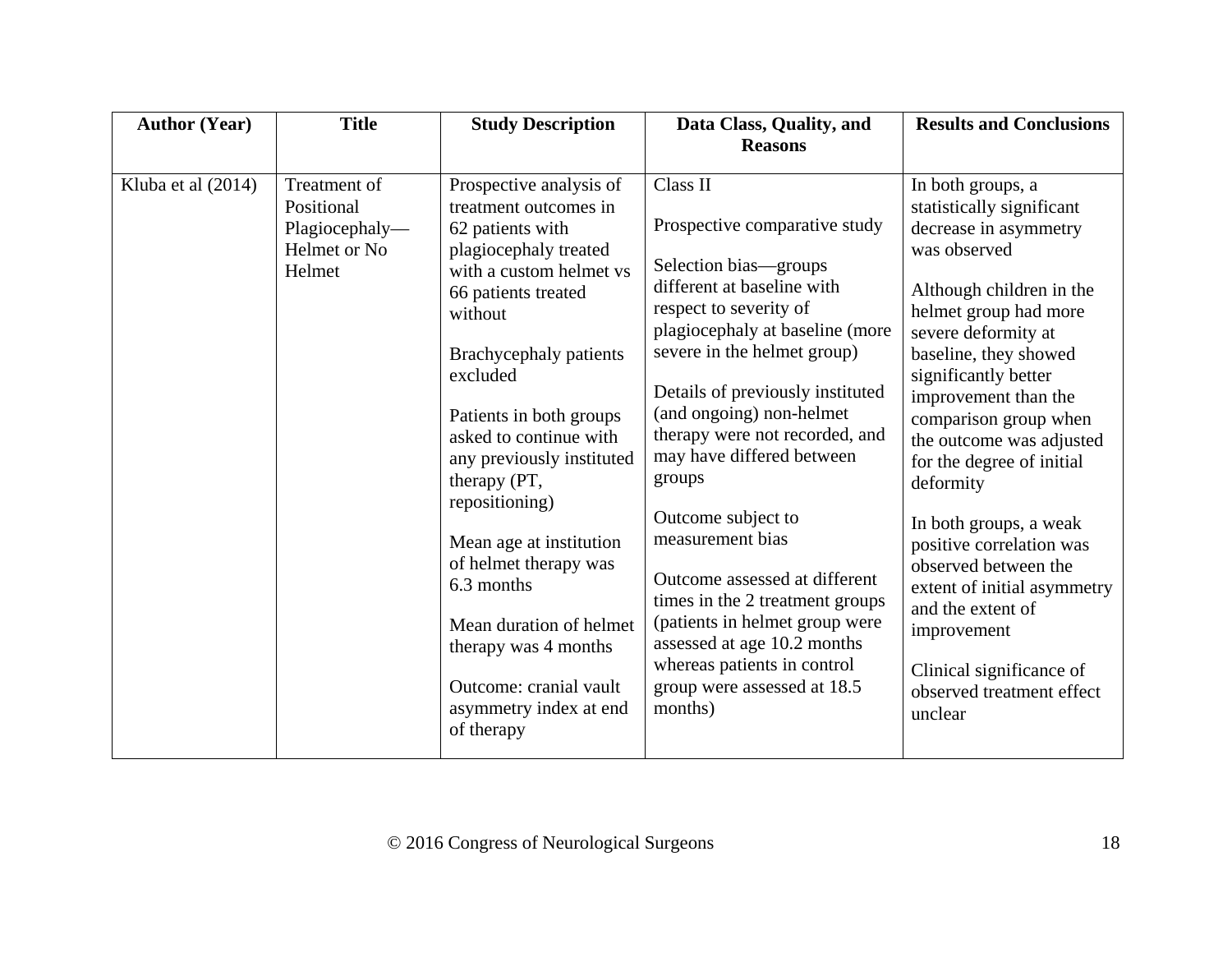| <b>Author (Year)</b> | <b>Title</b>                                                                                                                                                                                                       | <b>Study Description</b>                                                                                                                                                                                                                                                                                                                                                                 | Data Class, Quality, and                                                                                                                                                                                                                                                                                                                                                | <b>Results and Conclusions</b>                                                                                                                                                                                 |
|----------------------|--------------------------------------------------------------------------------------------------------------------------------------------------------------------------------------------------------------------|------------------------------------------------------------------------------------------------------------------------------------------------------------------------------------------------------------------------------------------------------------------------------------------------------------------------------------------------------------------------------------------|-------------------------------------------------------------------------------------------------------------------------------------------------------------------------------------------------------------------------------------------------------------------------------------------------------------------------------------------------------------------------|----------------------------------------------------------------------------------------------------------------------------------------------------------------------------------------------------------------|
|                      |                                                                                                                                                                                                                    |                                                                                                                                                                                                                                                                                                                                                                                          | <b>Reasons</b>                                                                                                                                                                                                                                                                                                                                                          |                                                                                                                                                                                                                |
| Plank et al $(2006)$ | Comparison of<br><b>Infant Head Shape</b><br>Changes in<br>Deformational<br>Plagiocephaly<br>Following<br>Treatment With a<br><b>Cranial Remolding</b><br>Orthosis Using a<br>Noninvasive Laser<br>Shape Digitizer | Prospective comparison<br>of 207 patients with<br>moderate-severe<br>positional plagiocephaly<br>treated with helmet to 17<br>patients treated without<br>helmet<br>Mean age of patients in<br>both groups not<br>documented<br>Mean duration of<br>therapy in both groups<br>not documented<br>Outcome: an assortment<br>of 3D anthropometric<br>measurements, including<br><b>CVAI</b> | Class II<br>Prospective comparative study<br>Selection bias—control group<br>comprised of patients who<br>refused helmet. Several control<br>patients later decided to pursue<br>helmet therapy and left the<br>control group<br>Details of therapy provided to<br>control group patients not<br>clearly specified<br>Limited generalizability of laser<br>scan results | Helmet therapy results in<br>statistically significant<br>changes in head shape and<br>symmetry when compared<br>to the control group<br>Clinical significance of<br>observed effect on<br>outcomes is unclear |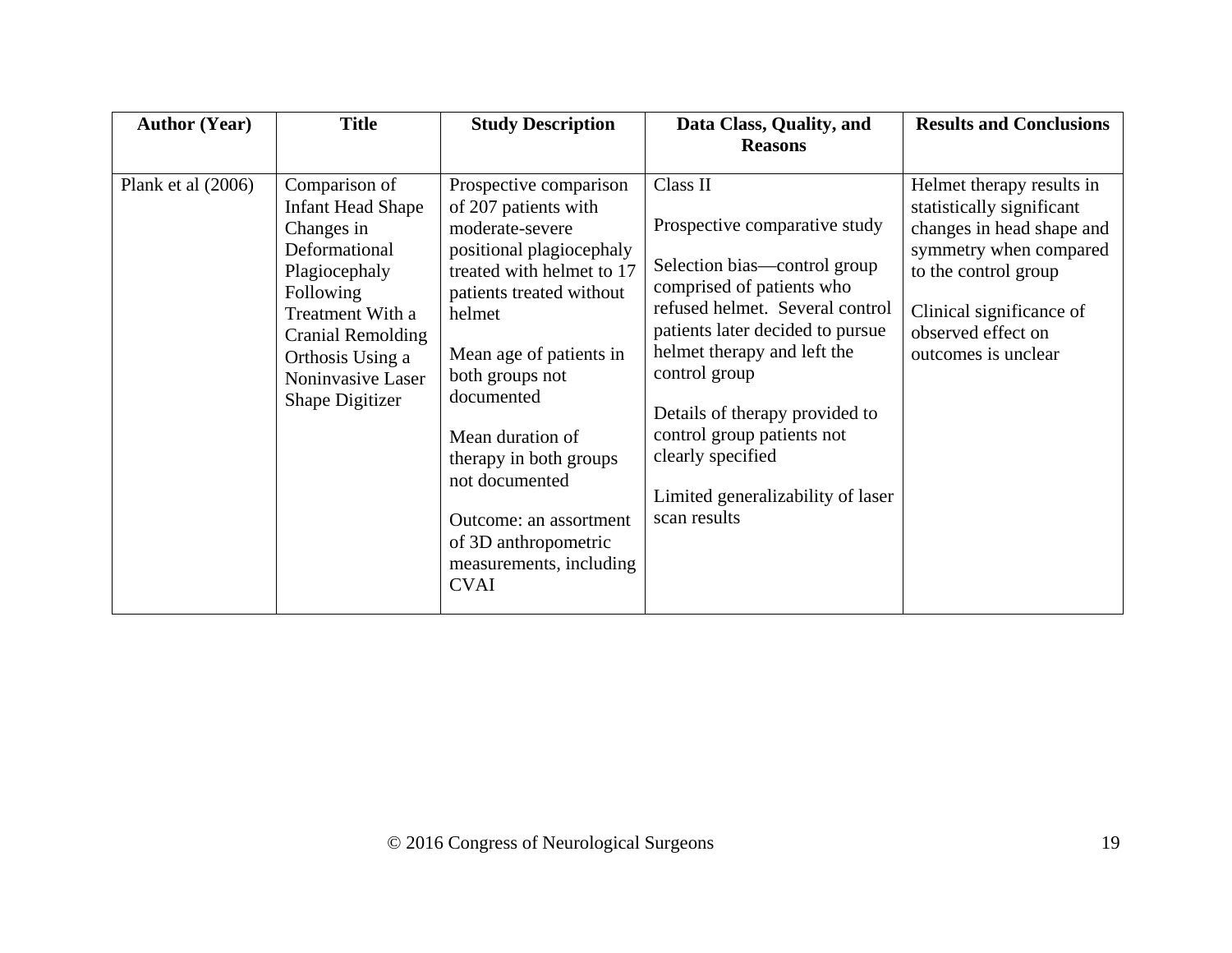| <b>Author (Year)</b>     | <b>Title</b>                                                                     | <b>Study Description</b>                                                                                                                                                                                                                                                                                                     | Data Class, Quality, and<br><b>Reasons</b>                                                                                                                                                                                                                                     | <b>Results and Conclusions</b>                                                                                                                                                                                                                                  |
|--------------------------|----------------------------------------------------------------------------------|------------------------------------------------------------------------------------------------------------------------------------------------------------------------------------------------------------------------------------------------------------------------------------------------------------------------------|--------------------------------------------------------------------------------------------------------------------------------------------------------------------------------------------------------------------------------------------------------------------------------|-----------------------------------------------------------------------------------------------------------------------------------------------------------------------------------------------------------------------------------------------------------------|
| Mulliken et al<br>(1999) | Analysis of<br>Posterior<br>Plagiocephaly:<br>Deformational<br>versus Synostotic | Prospective comparison<br>of 36 patients treated<br>with a helmet and 17<br>patients treated with<br>repositioning<br>Mean age at initiation of<br>helmet therapy was 5.5<br>months<br>Mean duration of helmet<br>therapy was 4.9 months<br>Outcome: change in<br>oblique transverse<br>cranial diameter pre/post<br>therapy | Class II<br>Prospective comparative study<br>High rate of loss to follow-up; -<br>pre- and post-treatment<br>measures were available for<br>only 17/63 infants in the<br>original repositioning group<br>and 36/51 infants in the original<br>helmet group<br>Measurement bias | Improvement occurred in<br>52/53 patients<br>Correction of asymmetry<br>was better in those treated<br>with a helmet compared to<br>those managed with<br>repositioning<br>Age at initiation of helmet<br>therapy was unrelated to<br>the degree of improvement |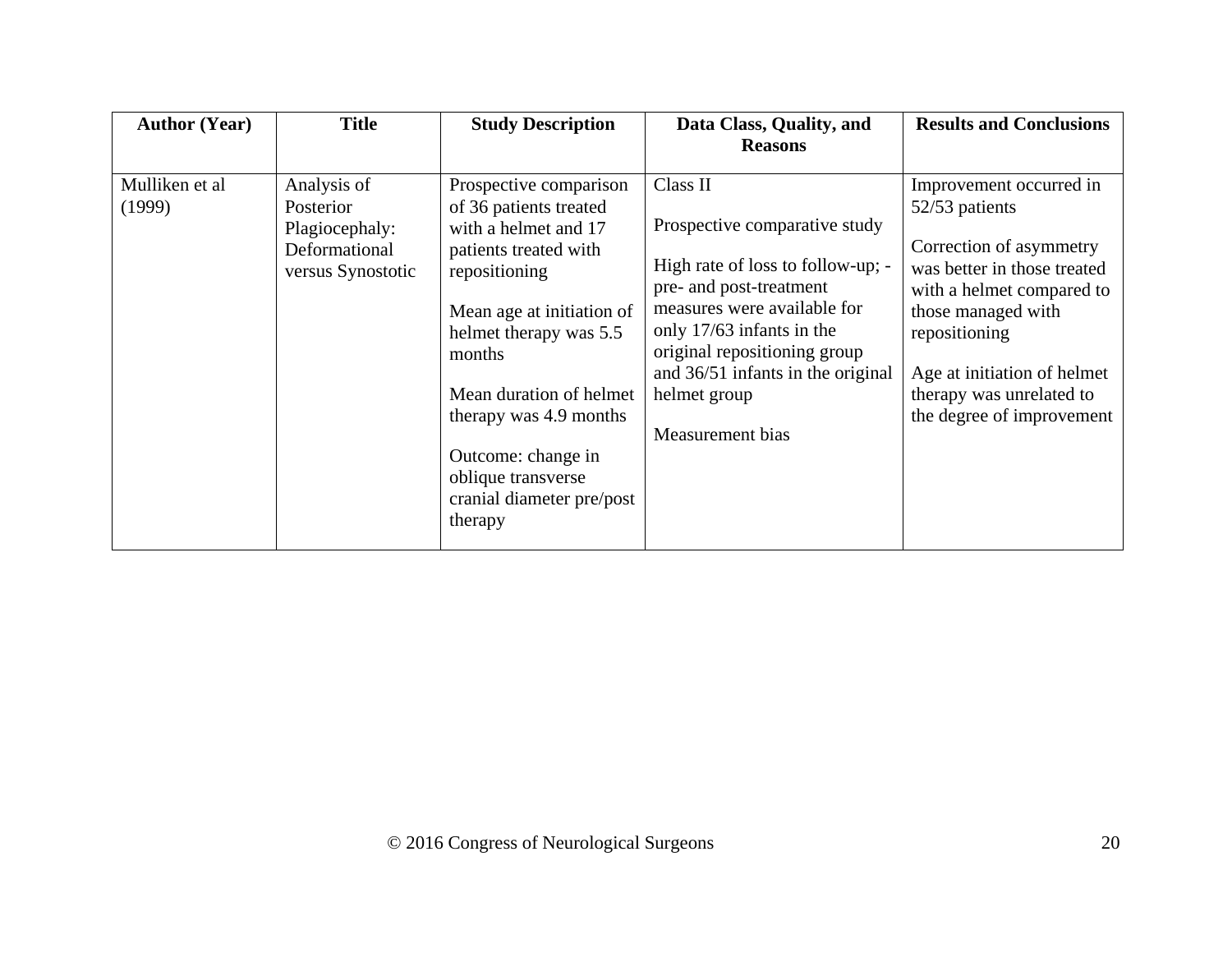| <b>Author (Year)</b> | <b>Title</b>                                                                                               | <b>Study Description</b>                                                                                                                                                                                                                                                                                                                                                                                      | Data Class, Quality, and<br><b>Reasons</b>                                                                                                                                                                                                                         | <b>Results and Conclusions</b>                                                                                                                                                                                                                                                                                                                                |
|----------------------|------------------------------------------------------------------------------------------------------------|---------------------------------------------------------------------------------------------------------------------------------------------------------------------------------------------------------------------------------------------------------------------------------------------------------------------------------------------------------------------------------------------------------------|--------------------------------------------------------------------------------------------------------------------------------------------------------------------------------------------------------------------------------------------------------------------|---------------------------------------------------------------------------------------------------------------------------------------------------------------------------------------------------------------------------------------------------------------------------------------------------------------------------------------------------------------|
| Kim et al $(2013)$   | Comparison of<br><b>Helmet Therapy</b><br>and Counter<br>Positioning for<br>Deformational<br>Plagiocephaly | Retrospective chart<br>review of 27 patients<br>with positional<br>plagiocephaly, 21 who<br>had helmet therapy and<br>6 who underwent<br>counterpositioning<br>Mean age at therapy<br>initiation: 5.6 months for<br>both groups<br>Mean duration of<br>therapy: 4.3 months for<br>helmet vs 4.1 months for<br>counterpositioning<br>Outcome: change in<br>CVAI and other 3D<br>anthropometric<br>measurements | Class II<br>Retrospective comparative<br>study<br>Selection bias—therapy<br>determined by parental<br>preference<br>Exclusion of some populations<br>(eg, neurodevelopmental<br>disabilities) vulnerable to<br>positional plagiocephaly limits<br>generalizability | Statistically significant<br>change in CVAI seen in<br>the helmet group but not in<br>the counterpositioning<br>group<br>Subgroup analysis shows<br>greater effect of helmet in<br>severe vs moderate<br>deformity group<br>Helmet therapy results in<br>more favorable outcomes<br>than counterpositioning in<br>moderate-severe positional<br>plagiocephaly |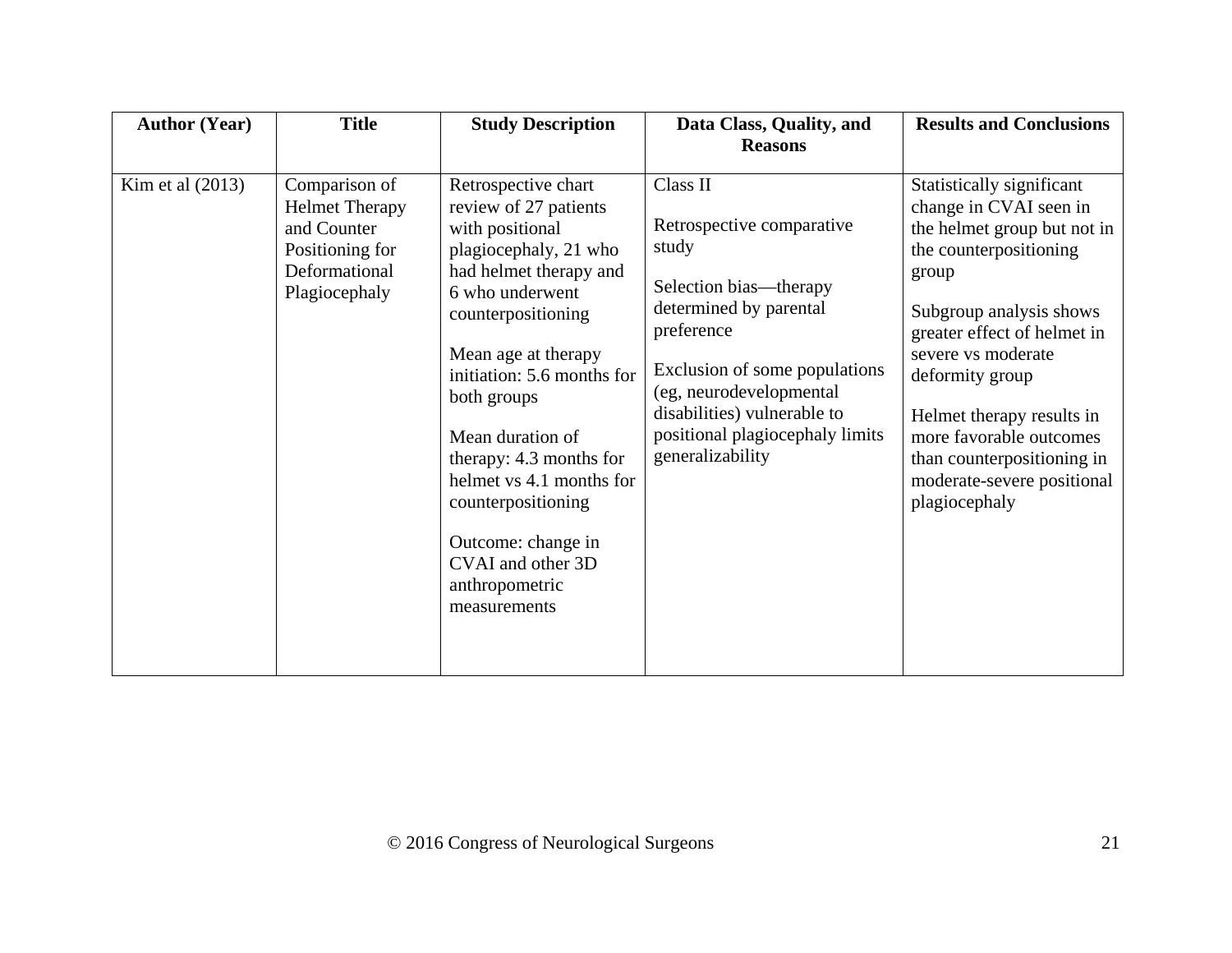| Wilbrand et al | Nonsynostotic             | Retrospective                         | Class II                          | Improvement in               |
|----------------|---------------------------|---------------------------------------|-----------------------------------|------------------------------|
| (2013)         | <b>Cranial Deformity:</b> | comparison of 40                      |                                   | asymmetry is seen in         |
|                | A Six-Month               | patients with positional              | Retrospective comparative         | helmeted infants, but at the |
|                | Matched-Pair              | plagiocephaly treated                 | study                             | end of treatment, no         |
|                | Photogrammetric           | with helmet vs 40                     |                                   | significant difference is    |
|                | Comparison of             | controls not treated with             | Attempt to match for severity     | seen in asymmetry            |
|                | Treated and               | helmet                                | of initial deformity, but initial | between helmeted and         |
|                | <b>Untreated Infants</b>  |                                       | 3D measures of asymmetry          | unhelmeted infants           |
|                |                           | Physiotherapy and                     | were different in the 2 groups    |                              |
|                |                           | "bedding maneuvers"                   | Selection bias—most patients      | Nonsynostotic cranial        |
|                |                           | were recommended to                   | in the control group were not     | deformity shows some         |
|                |                           | the unhelmeted patients               | treated with helmet because of    | spontaneous correction       |
|                |                           | Mean age at baseline                  | advanced age at presentation,     |                              |
|                |                           | evaluation was 6.5                    | mild-moderate deformity, or       |                              |
|                |                           | months in the treated                 | parental request                  |                              |
|                |                           | group vs 6.8 months in                |                                   |                              |
|                |                           | the control group                     | Outcome assessed at different     |                              |
|                |                           |                                       | time points in the 2 groups       |                              |
|                |                           | Mean length of helmet                 |                                   |                              |
|                |                           | therapy was 5.2 months.               | Limited generalizability of laser |                              |
|                |                           | Outcome was assessed                  | scan results                      |                              |
|                |                           | at 5.6 months in the                  |                                   |                              |
|                |                           | control group                         |                                   |                              |
|                |                           |                                       |                                   |                              |
|                |                           | <b>Outcome:</b> An assortment         |                                   |                              |
|                |                           | of 3D anthropometric                  |                                   |                              |
|                |                           | measures including                    |                                   |                              |
|                |                           | cranial vault asymmetry               |                                   |                              |
|                |                           | index (CVAI) at the end<br>of therapy |                                   |                              |
|                |                           |                                       |                                   |                              |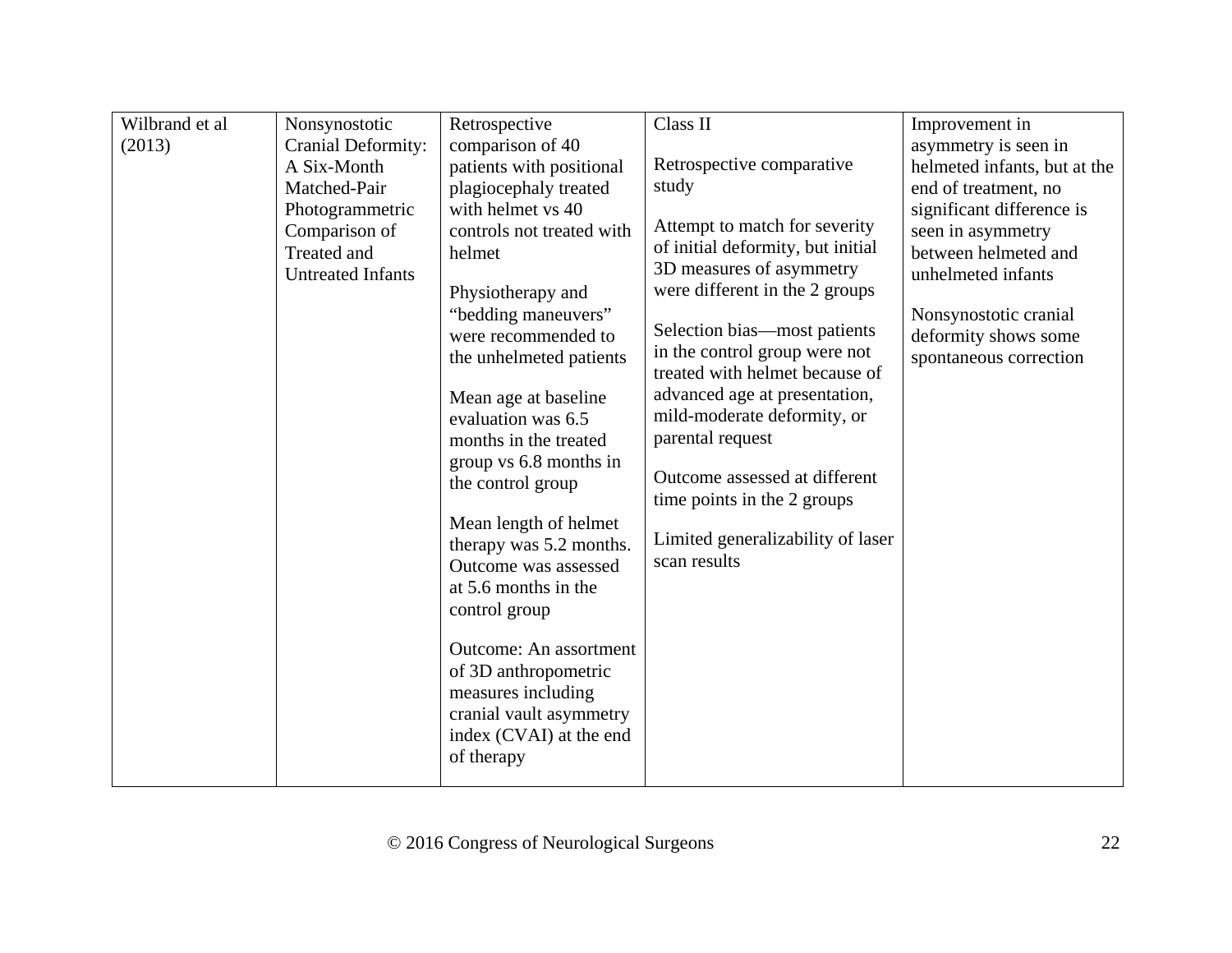| <b>Author (Year)</b> | <b>Title</b>                                                                                             | <b>Study Description</b>                                                                                                                                                                                                                                | Data Class, Quality, and                                                                                                                                                                                                                                                                                                                                                                                                                                       | <b>Results and Conclusions</b>                                                                                                                                                                                                                     |
|----------------------|----------------------------------------------------------------------------------------------------------|---------------------------------------------------------------------------------------------------------------------------------------------------------------------------------------------------------------------------------------------------------|----------------------------------------------------------------------------------------------------------------------------------------------------------------------------------------------------------------------------------------------------------------------------------------------------------------------------------------------------------------------------------------------------------------------------------------------------------------|----------------------------------------------------------------------------------------------------------------------------------------------------------------------------------------------------------------------------------------------------|
|                      |                                                                                                          |                                                                                                                                                                                                                                                         | <b>Reasons</b>                                                                                                                                                                                                                                                                                                                                                                                                                                                 |                                                                                                                                                                                                                                                    |
| Lipira et al (2010)  | <b>Helmet Versus</b><br>Active<br>Repositioning for<br>Plagiocephaly: A<br>Three-Dimensional<br>Analysis | Retrospective<br>comparison of 35<br>patients with positional<br>plagiocephaly treated<br>with active repositioning<br>vs 35 custom orthoses<br>Mean age at intake: 4.8<br>months in repositioning<br>group vs 4.9 months in<br>helmet group            | Class II<br>Retrospective comparative<br>study<br>Matched for severity of initial<br>deformity<br>Selection bias—treatment<br>decision was guided by parental<br>preference                                                                                                                                                                                                                                                                                    | Statistically significant<br>greater reduction in<br>measures of asymmetry in<br>the helmet group vs the<br>repositioning group,<br>specifically in the<br>posterior head region<br>Mean duration of therapy<br>was shorter in the helmet<br>group |
|                      |                                                                                                          | Mean duration of<br>therapy was 5.2 months<br>in repositioning group vs<br>3.1 months in helmet<br>group<br>Helmet prescribed for 23<br>h/day<br>Outcome: change in 3D<br>anthropometric measure<br>(mean and maximum<br>asymmetry) pre/post<br>therapy | Selection bias—an additional<br>17 patients were assigned to<br>repositioning arm but 13<br>elected to switch to helmet<br>therapy in the midst of<br>treatment, and 4 were lost to<br>follow-up (all of these patients<br>were excluded from analysis)<br>Outcome assessed at different<br>time points in the treatment<br>groups (cessation of treatment<br>guided by parent/clinician<br>satisfaction)<br>Limited generalizability of laser<br>scan results | No difference in average<br>head growth between the 2<br>groups at end of treatment<br>Clinical significance of<br>observed effect on<br>outcomes unclear (very<br>small treatment effects)                                                        |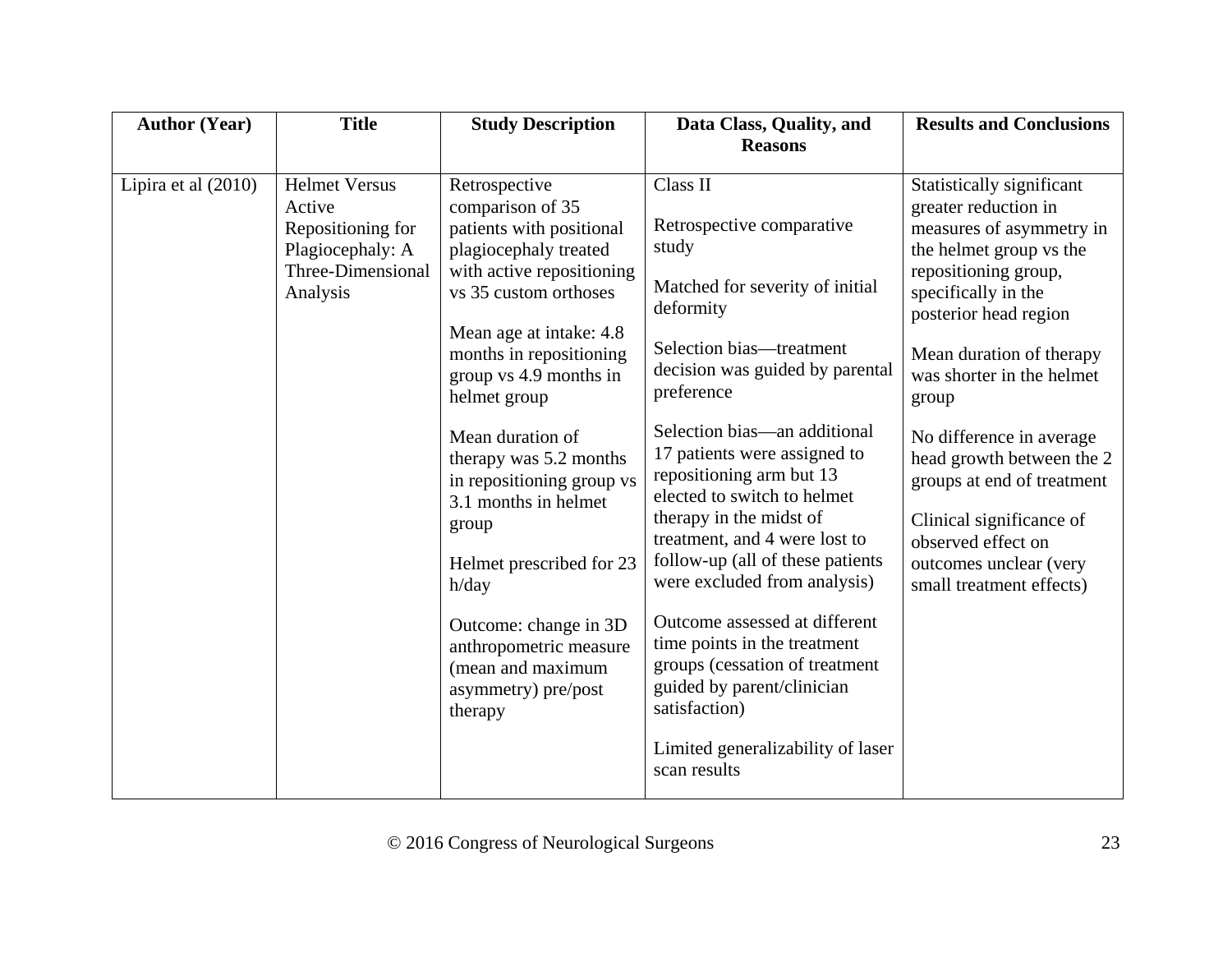| <b>Author (Year)</b>  | <b>Title</b>                                                                                                 | <b>Study Description</b>                                                                                                                                                                                                                                                                                                                                                              | Data Class, Quality, and                                                                                                                                                                                                         | <b>Results and Conclusions</b>                                                                                    |
|-----------------------|--------------------------------------------------------------------------------------------------------------|---------------------------------------------------------------------------------------------------------------------------------------------------------------------------------------------------------------------------------------------------------------------------------------------------------------------------------------------------------------------------------------|----------------------------------------------------------------------------------------------------------------------------------------------------------------------------------------------------------------------------------|-------------------------------------------------------------------------------------------------------------------|
|                       |                                                                                                              |                                                                                                                                                                                                                                                                                                                                                                                       | <b>Reasons</b>                                                                                                                                                                                                                   |                                                                                                                   |
| Losee et al<br>(2007) | Nonsynostotic<br>Occipital<br>Plagiocephaly:<br><b>Factors Impacting</b><br>Onset, treatment<br>and Outcomes | Retrospective<br>comparison of 55<br>patients treated with<br>conservative<br>repositioning to 45<br>patients who failed<br>conservative treatment<br>and were subsequently<br>placed in a helmet<br>Mean age at initiation of<br>helmet therapy was 7.5<br>months<br>Mean duration of helmet<br>therapy was 3.7 months<br>Outcome: subjective<br>surgeon assessment of<br>head shape | Class II<br>Retrospective comparative<br>study<br>Selection bias—parents decided<br>whether to undergo<br>repositioning or helmet therapy<br>Measurement bias—subjective<br>outcome assessed by a single<br>craniofacial surgeon | Improvement in head<br>shape was statistically<br>significantly better in the<br>helmet vs repositioning<br>group |
|                       |                                                                                                              |                                                                                                                                                                                                                                                                                                                                                                                       |                                                                                                                                                                                                                                  |                                                                                                                   |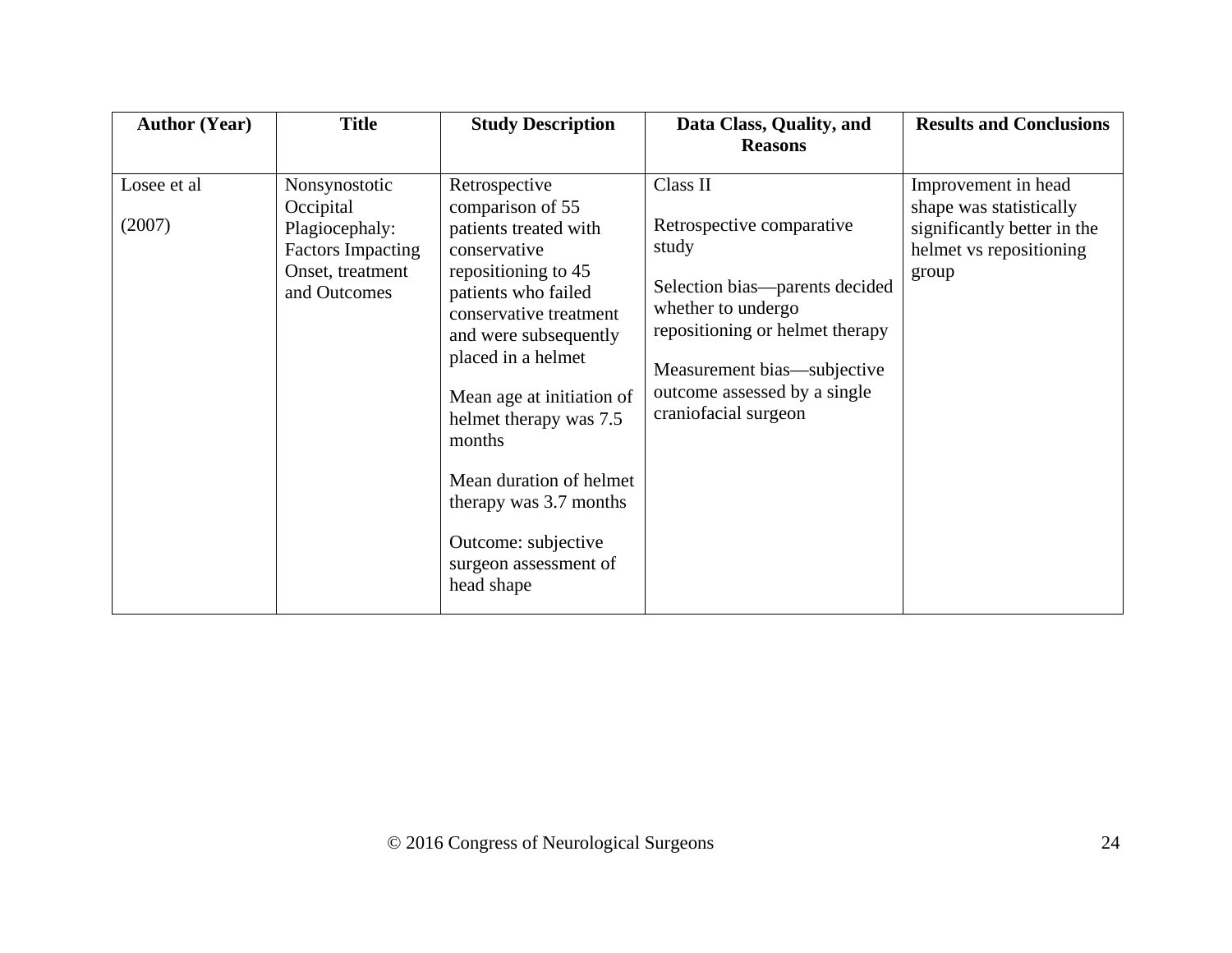| <b>Author (Year)</b>   | <b>Title</b>                                                    | <b>Study Description</b>                                                                                                                                                                                                                                                                                                                                                                                                | Data Class, Quality, and                                                                                                                                                                                                           | <b>Results and Conclusions</b>                                                                                                                                                                                                                                                                                                                                   |
|------------------------|-----------------------------------------------------------------|-------------------------------------------------------------------------------------------------------------------------------------------------------------------------------------------------------------------------------------------------------------------------------------------------------------------------------------------------------------------------------------------------------------------------|------------------------------------------------------------------------------------------------------------------------------------------------------------------------------------------------------------------------------------|------------------------------------------------------------------------------------------------------------------------------------------------------------------------------------------------------------------------------------------------------------------------------------------------------------------------------------------------------------------|
|                        |                                                                 |                                                                                                                                                                                                                                                                                                                                                                                                                         | <b>Reasons</b>                                                                                                                                                                                                                     |                                                                                                                                                                                                                                                                                                                                                                  |
| Graham et al<br>(2005) | Deformational<br>Brachycephaly in<br>Supine Sleeping<br>Infants | Retrospective review of<br>193 brachycephalic<br>infants, 96 of whom<br>were treated with<br>repositioning and 97<br>who were treated with a<br>custom orthosis<br>Mean age at therapy<br>initiation was 4.6<br>months for repositioning<br>and 6.0 months for<br>helmet<br>Mean duration of<br>therapy was 3.1 months<br>for repositioning and 4.3<br>months for helmet<br>Outcome: change in CI<br>pre/post treatment | Class II<br>Retrospective comparative<br>study<br>Selection bias—initial<br>deformity more severe in<br>helmet group<br>Outcome subject to<br>measurement bias<br>Outcome assessed at different<br>times in the 2 treatment groups | Change in CI for the<br>patients treated with<br>helmet was statistically<br>significant, whereas it was<br>not significant for those<br>treated with positioning<br>For those treated with<br>helmet, treatment at a<br>younger age resulted in<br>more improvement in the<br><b>CI</b><br>Clinical significance of<br>observed effect on<br>outcome is unclear |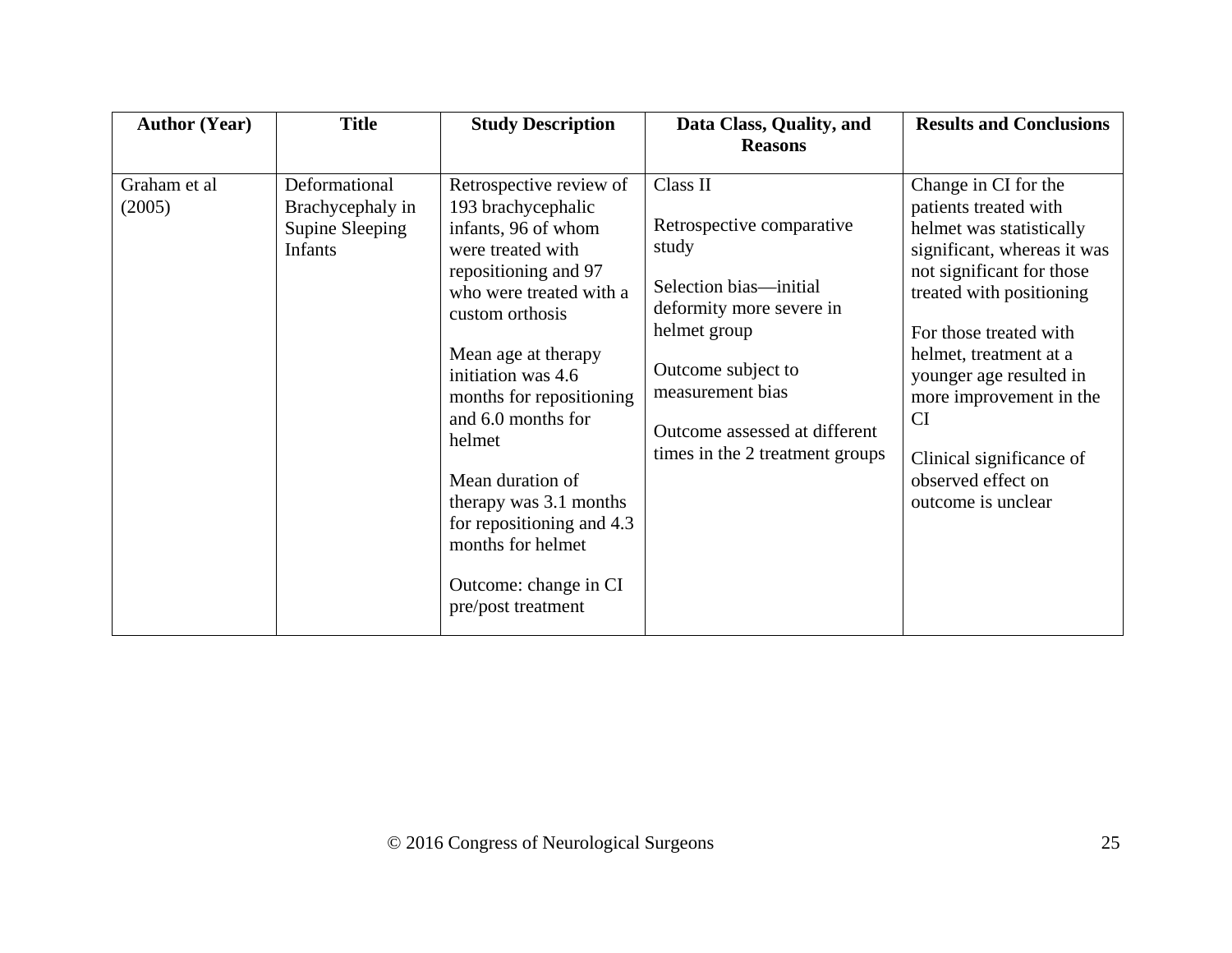| Graham Jr et al<br>Retrospective review of<br>Class II<br>Management of<br>Deformational<br>(2005)<br>298 plagiocephalic<br>Retrospective comparative<br>infants, of whom 176<br>Plagiocephaly:                                                                                                                                                                                                                                                                                                                                                                                                                                                                                                                                                                                                                                                                                                                                                                                                                                       | <b>Author (Year)</b> | <b>Title</b> | <b>Study Description</b> | Data Class, Quality, and<br><b>Reasons</b> | <b>Results and Conclusions</b>                                                                                                                                                                                                                                                            |
|---------------------------------------------------------------------------------------------------------------------------------------------------------------------------------------------------------------------------------------------------------------------------------------------------------------------------------------------------------------------------------------------------------------------------------------------------------------------------------------------------------------------------------------------------------------------------------------------------------------------------------------------------------------------------------------------------------------------------------------------------------------------------------------------------------------------------------------------------------------------------------------------------------------------------------------------------------------------------------------------------------------------------------------|----------------------|--------------|--------------------------|--------------------------------------------|-------------------------------------------------------------------------------------------------------------------------------------------------------------------------------------------------------------------------------------------------------------------------------------------|
| study<br>underwent repositioning<br>with repositioning<br>Repositioning<br>and 159 underwent<br><b>Versus Orthotic</b><br>Selection bias—initial<br>helmet therapy<br>Therapy<br>deformity more severe in<br>helmet group ( $P = .08$ )<br>Thirty-seven patients<br>initially treated with<br>Helmet was recommended for<br>Early helmeting $\left( < 8 \right)$<br>repositioning eventually<br>infants >6 months with severe<br>received helmet<br>deformity. Patients <4 months<br>were given repositioning.<br>Mean age at initiation of<br>Patients 4-6 months were<br>therapy was 4.8 months<br>offered either treatment<br>in repositioning group vs<br>observed effect on<br>6.6 months in helmet<br>Outcome subject to<br>outcomes is unclear<br>group<br>measurement bias<br>Mean duration of<br>Outcome assessed at different<br>therapy was 3.5 months<br>times in the 2treatment groups<br>in repositioning group vs<br>4.2 months in helmet<br>group<br>Outcome: reduction in<br>diagonal difference<br>pre/post therapy |                      |              |                          |                                            | Infants treated with helmet<br>had improved outcome<br>compared to those treated<br>Infants treated with helmet<br>were older and required a<br>longer treatment period<br>months) resulted in better<br>outcomes compared to late<br>helmeting $(>8$ months)<br>Clinical significance of |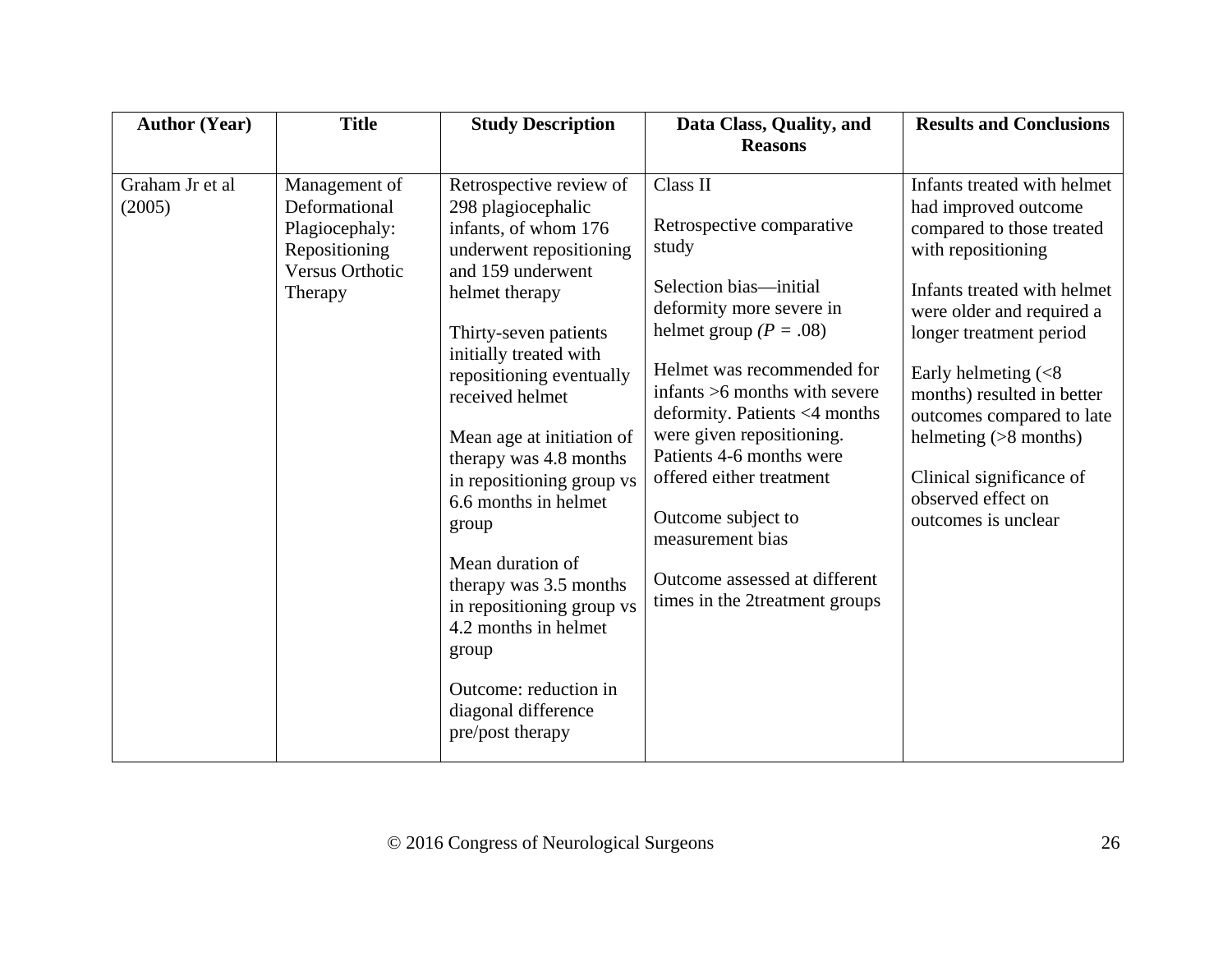| <b>Author (Year)</b>    | <b>Title</b>                                                                               | <b>Study Description</b>                                                                                                                                                                                                                                                                                                                                                                                                                                               | Data Class, Quality, and<br><b>Reasons</b>                                                                                                                                                                                                                                                                                                                                                                                                         | <b>Results and Conclusions</b>                                                                                                                                                                                                                                                                          |
|-------------------------|--------------------------------------------------------------------------------------------|------------------------------------------------------------------------------------------------------------------------------------------------------------------------------------------------------------------------------------------------------------------------------------------------------------------------------------------------------------------------------------------------------------------------------------------------------------------------|----------------------------------------------------------------------------------------------------------------------------------------------------------------------------------------------------------------------------------------------------------------------------------------------------------------------------------------------------------------------------------------------------------------------------------------------------|---------------------------------------------------------------------------------------------------------------------------------------------------------------------------------------------------------------------------------------------------------------------------------------------------------|
| Loveday et al<br>(2001) | Active<br>Counterpositioning<br>or Orthotic Device<br>to Treat Positional<br>Plagiocephaly | Random sample of 74<br>infants with positional<br>plagiocephaly selected<br>from clinic records<br>Forty-five were<br>repositioned and 29<br>received helmet<br>Mean age at initiation of<br>therapy: 38 weeks for<br>repositioning vs 37<br>weeks for helmet<br>Mean duration of<br>therapy—64 weeks for<br>repositioning vs 22<br>weeks for helmet<br>Initial CVAI: 7.3% for<br>repositioning vs 8.0%<br>for helmet<br>Outcome: change in<br>CVAI pre/post treatment | Class II<br>Retrospective comparative<br>study<br>Selection bias—selection to<br>treatment group based on<br>severity of deformity and<br>preference of surgeon<br>Some $(n = ?)$ repositioning<br>patients went on to get a helmet<br>and were analyzed as part of the<br>helmet group<br>Outcome assessed at different<br>times in the 2 treatment groups<br>Outcome subject to<br>measurement bias<br>No statistical presentation of<br>results | Change in CVAI similar<br>for both groups at the end<br>of therapy, but change<br>effected with shorter<br>duration of treatment in<br>helmet group<br>Mean age in helmet group<br>was 37 weeks, which may<br>explain relatively poor<br>helmet results<br>Clinical significance of<br>findings unclear |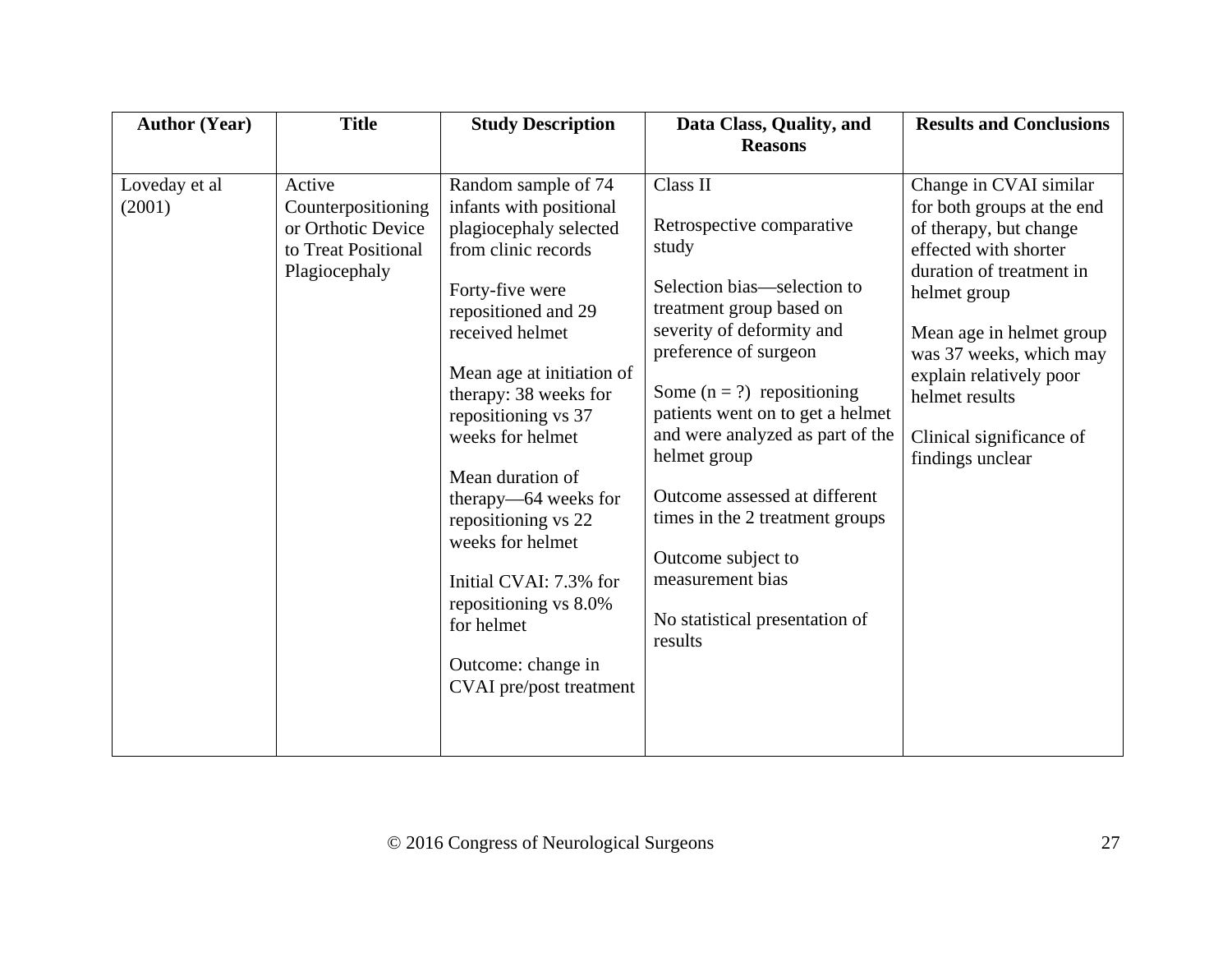| <b>Author (Year)</b> | <b>Title</b>                                                                                                | <b>Study Description</b>                                                                                                                                                                                                                                                   | Data Class, Quality, and<br><b>Reasons</b>                                                                                                                                                                                       | <b>Results and Conclusions</b>                                                                                                                                                                                                                                                                                                                                                                                                                                                                                  |
|----------------------|-------------------------------------------------------------------------------------------------------------|----------------------------------------------------------------------------------------------------------------------------------------------------------------------------------------------------------------------------------------------------------------------------|----------------------------------------------------------------------------------------------------------------------------------------------------------------------------------------------------------------------------------|-----------------------------------------------------------------------------------------------------------------------------------------------------------------------------------------------------------------------------------------------------------------------------------------------------------------------------------------------------------------------------------------------------------------------------------------------------------------------------------------------------------------|
| Vles et al $(2000)$  | Helmet versus<br>Nonhelmet<br>Treatment in<br>Nonsynostotic<br><b>Positional Posterior</b><br>Plagiocephaly | Retrospective<br>comparison of 66<br>patients treated with a<br>helmet and 39 patients<br>treated with<br>repositioning<br>Mean age at initiation of<br>helmet therapy was 5.1<br>months<br>Outcome: change in<br>parental rating of the<br>severity of skull<br>deformity | Class II<br>Retrospective comparative<br>study<br>Selection bias—choice of<br>treatment alternative made by<br>the parents. This resulted in<br>pre-treatment severity score<br>being significantly worse in the<br>helmet group | Improvement was seen in<br>all patients, although the<br>improvement was<br>significantly better in the<br>helmet group<br>Improvement in the helmet<br>group was seen at a mean<br>of 5.3 weeks after<br>initiation of therapy, vs<br>24.1 weeks after initiation<br>of therapy in the<br>repositioning group<br>No correlation between<br>age at initiation of helmet<br>treatment and outcome<br>Within the helmet group,<br>more improvement was<br>seen in those with the<br>worse presenting<br>deformity |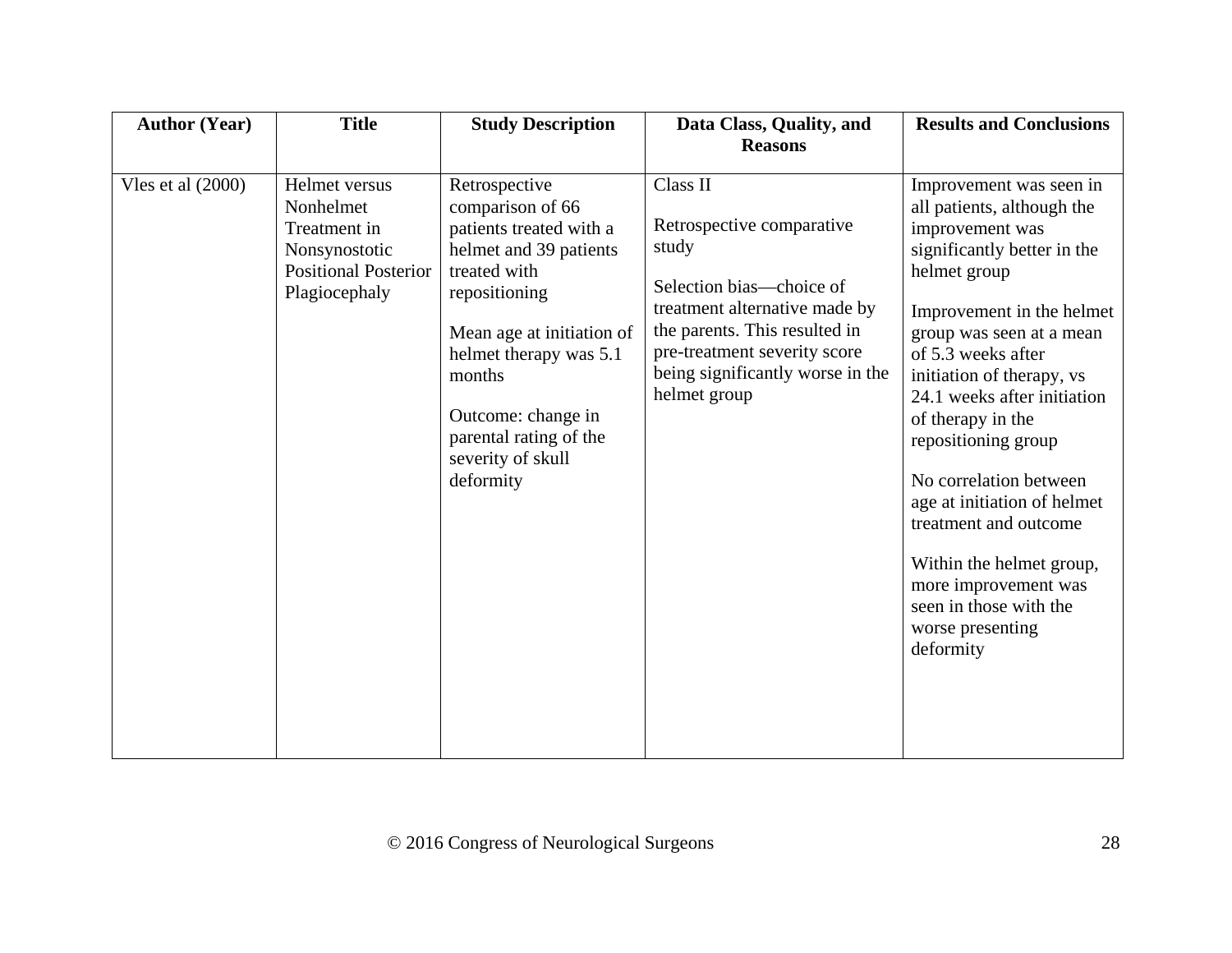| <b>Author (Year)</b>  | <b>Title</b>                                                                                     | <b>Study Description</b>                                                                                                                                                                                                                                                                                                                                                                        | Data Class, Quality, and                                                                                                                                                                                              | <b>Results and Conclusions</b>                                                                                                                                                                                                                                   |
|-----------------------|--------------------------------------------------------------------------------------------------|-------------------------------------------------------------------------------------------------------------------------------------------------------------------------------------------------------------------------------------------------------------------------------------------------------------------------------------------------------------------------------------------------|-----------------------------------------------------------------------------------------------------------------------------------------------------------------------------------------------------------------------|------------------------------------------------------------------------------------------------------------------------------------------------------------------------------------------------------------------------------------------------------------------|
|                       |                                                                                                  |                                                                                                                                                                                                                                                                                                                                                                                                 | <b>Reasons</b>                                                                                                                                                                                                        |                                                                                                                                                                                                                                                                  |
| <b>Clarren</b> (1981) | Plagiocephaly and<br>Torticollis:<br>Etiology, Natural<br><b>History and Helmet</b><br>Treatment | Retrospective<br>comparison of 25 infants<br>who completed helmet<br>therapy to 10 infants<br>whose family declined<br>helmet therapy<br>Control infants received<br>passive neck stretching<br>exercises<br>Mean age at initiation of<br>helmet therapy was 5.5<br>months<br>Mean duration of helmet<br>therapy was 5.3 months<br>Outcome: subjective<br>(surgeon) assessment of<br>head shape | Class II<br>Retrospective comparative<br>study<br>Selection bias—control infants<br>were those who declined helmet<br>Twenty-five of 28 patients in<br>helmet group actually<br>completed therapy<br>Measurement bias | Nineteen patients in the<br>helmet group and 0<br>patients in the control<br>group achieved a normal<br>head shape<br>An improvement in head<br>shape (but not<br>normalization) was seen in<br>$6/25$ of the helmet group<br>and $4/10$ of the control<br>group |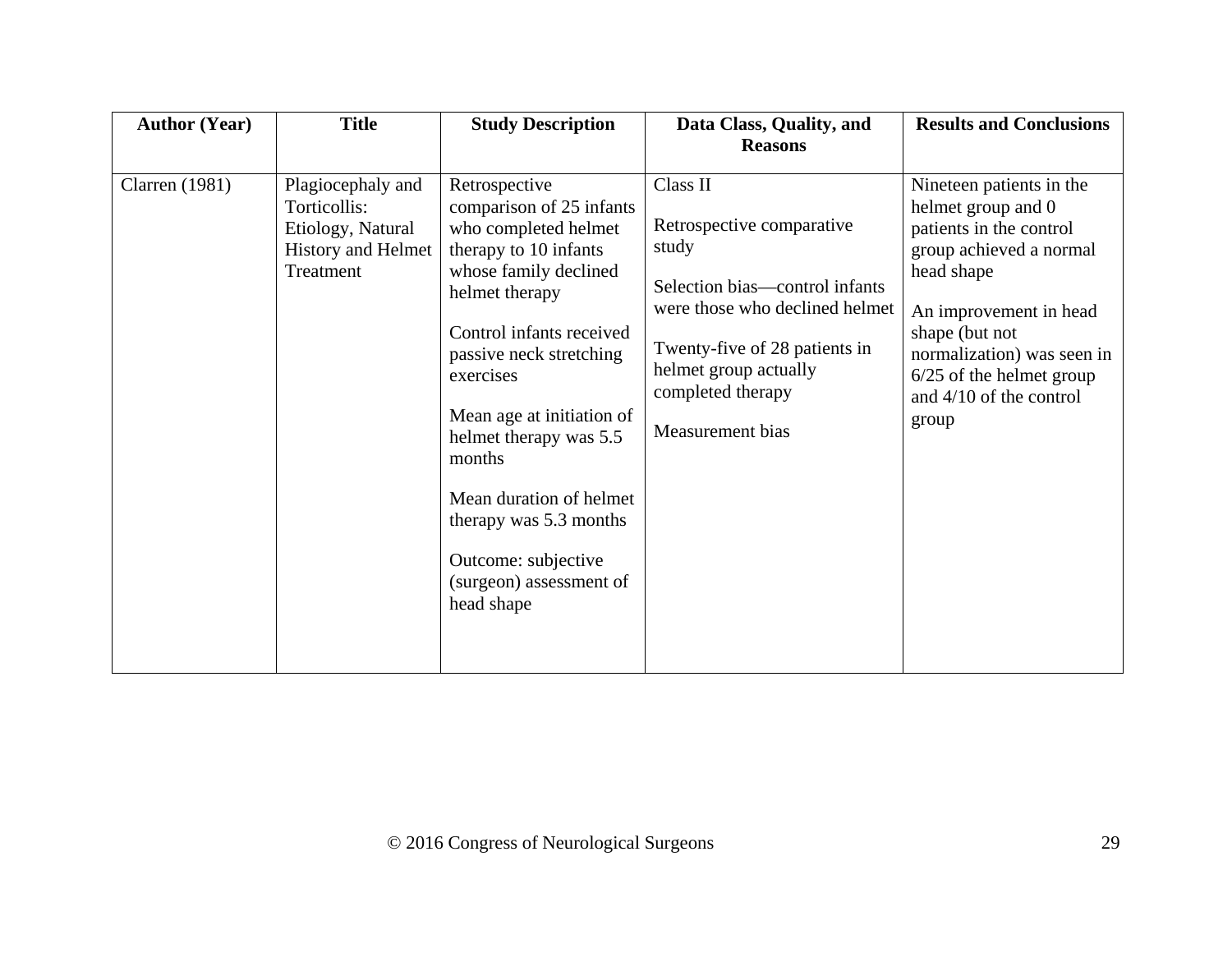# **Table 2 Effect of Age**

<span id="page-29-0"></span>

| <b>Author (Year)</b> | <b>Title</b>                                                                                                                               | <b>Study Description</b>                                                                                                                                                                                                                                                                                                                                                                                                                                                | Data Class, Quality and<br><b>Reasons</b>                                                                                                                                                                              | <b>Results and</b><br><b>Conclusions</b>                                                                                                                                                                                                                                                                                    |
|----------------------|--------------------------------------------------------------------------------------------------------------------------------------------|-------------------------------------------------------------------------------------------------------------------------------------------------------------------------------------------------------------------------------------------------------------------------------------------------------------------------------------------------------------------------------------------------------------------------------------------------------------------------|------------------------------------------------------------------------------------------------------------------------------------------------------------------------------------------------------------------------|-----------------------------------------------------------------------------------------------------------------------------------------------------------------------------------------------------------------------------------------------------------------------------------------------------------------------------|
| Seruya et al (2012)  | Helmet<br>Treatment of<br>Deformational<br>Plagiocephaly:<br>The Relationship<br>Between Age at<br>Initiation and<br>Rate of<br>Correction | Prospective comparison<br>of the results of custom<br>helmet therapy in 346<br>patients in 7 pre-defined<br>age groups ranging from<br>$<$ 20 weeks to >40 weeks<br>Similar degree of<br>deformity in both groups<br>at outset of therapy<br>Median duration of<br>helmet therapy ranged<br>from 7.8-13 weeks across<br>groups<br>Median helmet<br>compliance was 22 h/day<br>Outcome: transcranial<br>difference in oblique<br>diameters measured at<br>end of therapy | Class II<br>Prospective comparative study<br>Outcome assessed at different<br>times in the treatment groups<br>(treatment discontinued when<br>transcranial difference <5mm)<br>Outcome subject to<br>measurement bias | All patients achieved<br>normal calvarial<br>symmetry at the end<br>of helmet therapy,<br>except those helmeted<br>>36 weeks of age<br>Duration of helmet<br>therapy was positively<br>correlated with age<br>Improvement was still<br>seen even in infants<br>aged $>12$ months at<br>time of helmet therapy<br>initiation |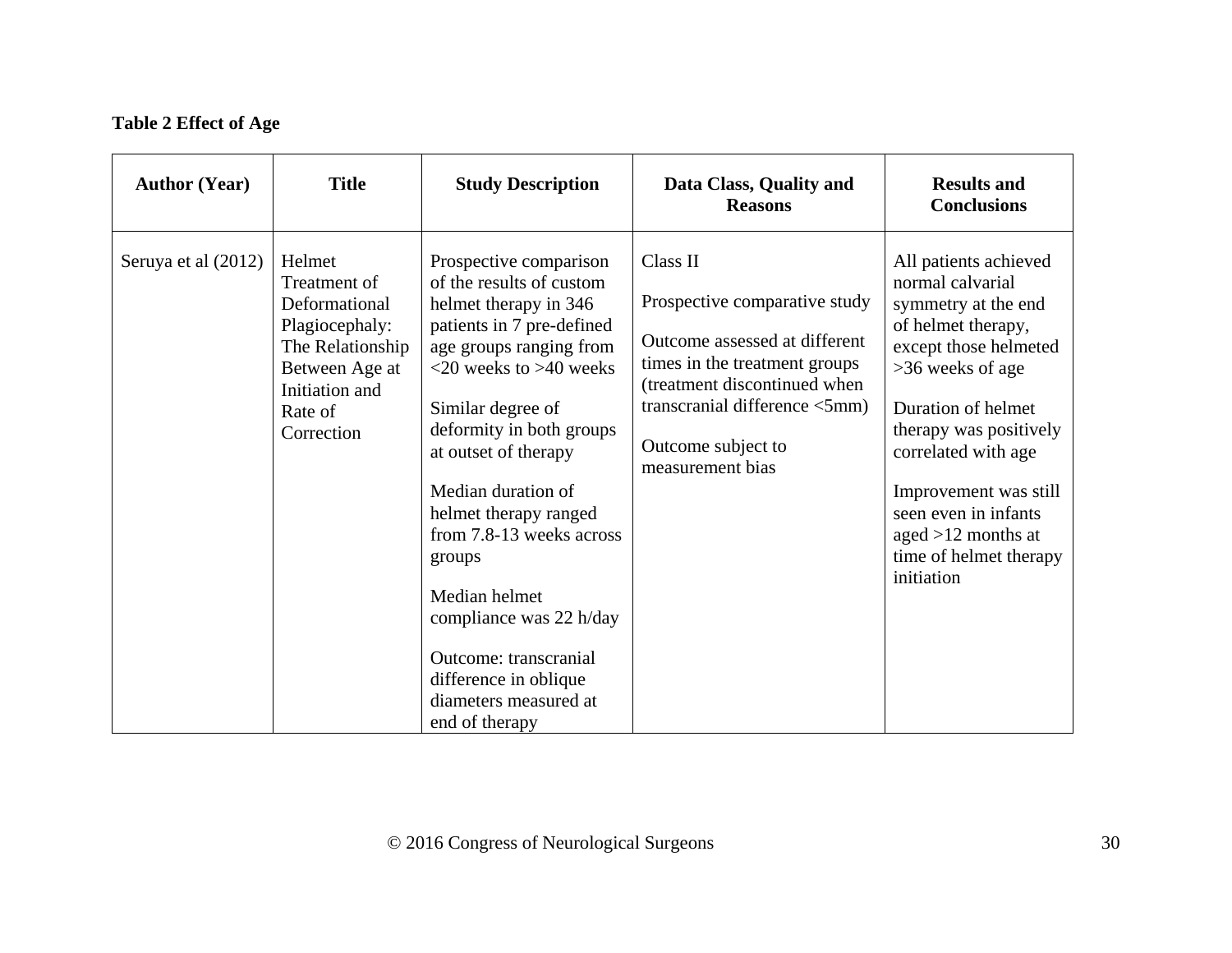| <b>Author (Year)</b> | <b>Title</b>                                                                                        | <b>Study Description</b>                                                                                                                                                                                                                                                                                                                                                                                                                                                                                                                                      | Data Class, Quality and<br><b>Reasons</b>                                                                                                                                                      | <b>Results and</b><br><b>Conclusions</b>                                                                                                                                                                                                                                                                                                                                                                                                                                                                                                      |
|----------------------|-----------------------------------------------------------------------------------------------------|---------------------------------------------------------------------------------------------------------------------------------------------------------------------------------------------------------------------------------------------------------------------------------------------------------------------------------------------------------------------------------------------------------------------------------------------------------------------------------------------------------------------------------------------------------------|------------------------------------------------------------------------------------------------------------------------------------------------------------------------------------------------|-----------------------------------------------------------------------------------------------------------------------------------------------------------------------------------------------------------------------------------------------------------------------------------------------------------------------------------------------------------------------------------------------------------------------------------------------------------------------------------------------------------------------------------------------|
| Kluba et al $(2011)$ | What is the<br>Optimal Time to<br><b>Start Helmet</b><br>Therapy in<br>Positional<br>Plagiocephaly? | Prospective comparison<br>of the results of helmet<br>therapy in 24 infants with<br>plagiocephaly helmeted<br>at age $<$ 6 months vs 38<br>helmeted at age $>6$<br>months<br>Similar degree of<br>deformity in both groups<br>at outset of therapy<br>Helmet therapy started<br>between 4-11 months of<br>age<br>Instructed to wear helmet<br>$23$ h/day<br>Mean duration of helmet<br>therapy was 14 weeks in<br>those $<$ 6 months vs 18<br>weeks in those $>6$ months<br>Outcome: change in<br>cranial vault asymmetry<br>index (CVAI) pre/post<br>therapy | Class II<br>Prospective comparative study<br>Outcome assessed at different<br>times in the 2 treatment groups<br>Outcome subject to<br>measurement bias (no exactly<br>reproducible landmarks) | A significant<br>reduction in<br>asymmetry was seen<br>in both groups<br>Younger patients $(< 6$<br>months) showed a<br>greater decrease in<br><b>CVAI</b> and attained<br>values considered<br>"normal"<br>Children starting<br>therapy later $($<br>months) showed<br>significantly less<br>absolute improvement<br>and did not attain<br>values considered<br>"normal"<br>Duration of therapy<br>was statistically<br>significantly shorter in<br>the younger patients<br>Clinical significance<br>of observed treatment<br>effect unclear |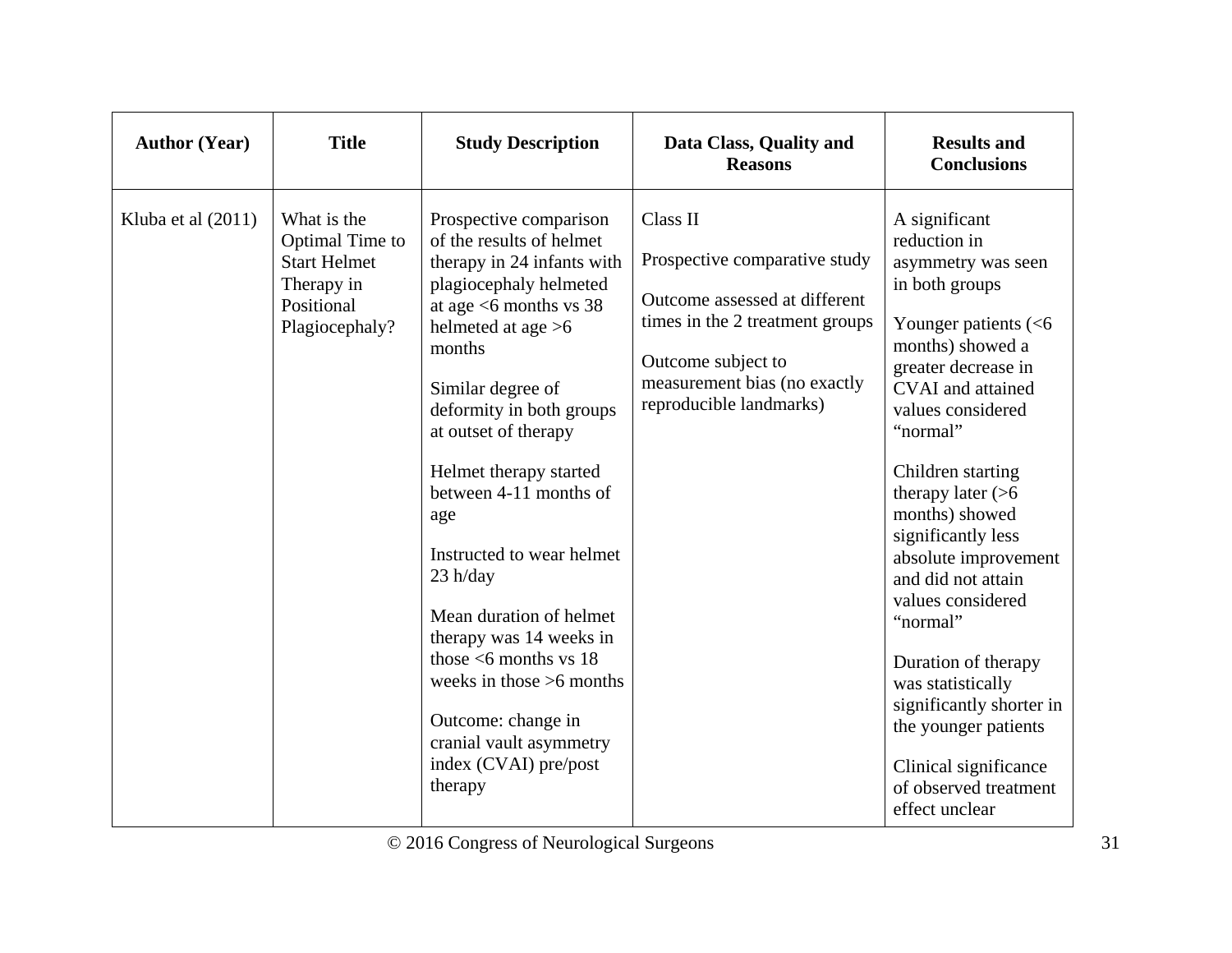# **Figure 1 Flow diagram showing the selection of studies for inclusion in the systematic review**

<span id="page-31-0"></span>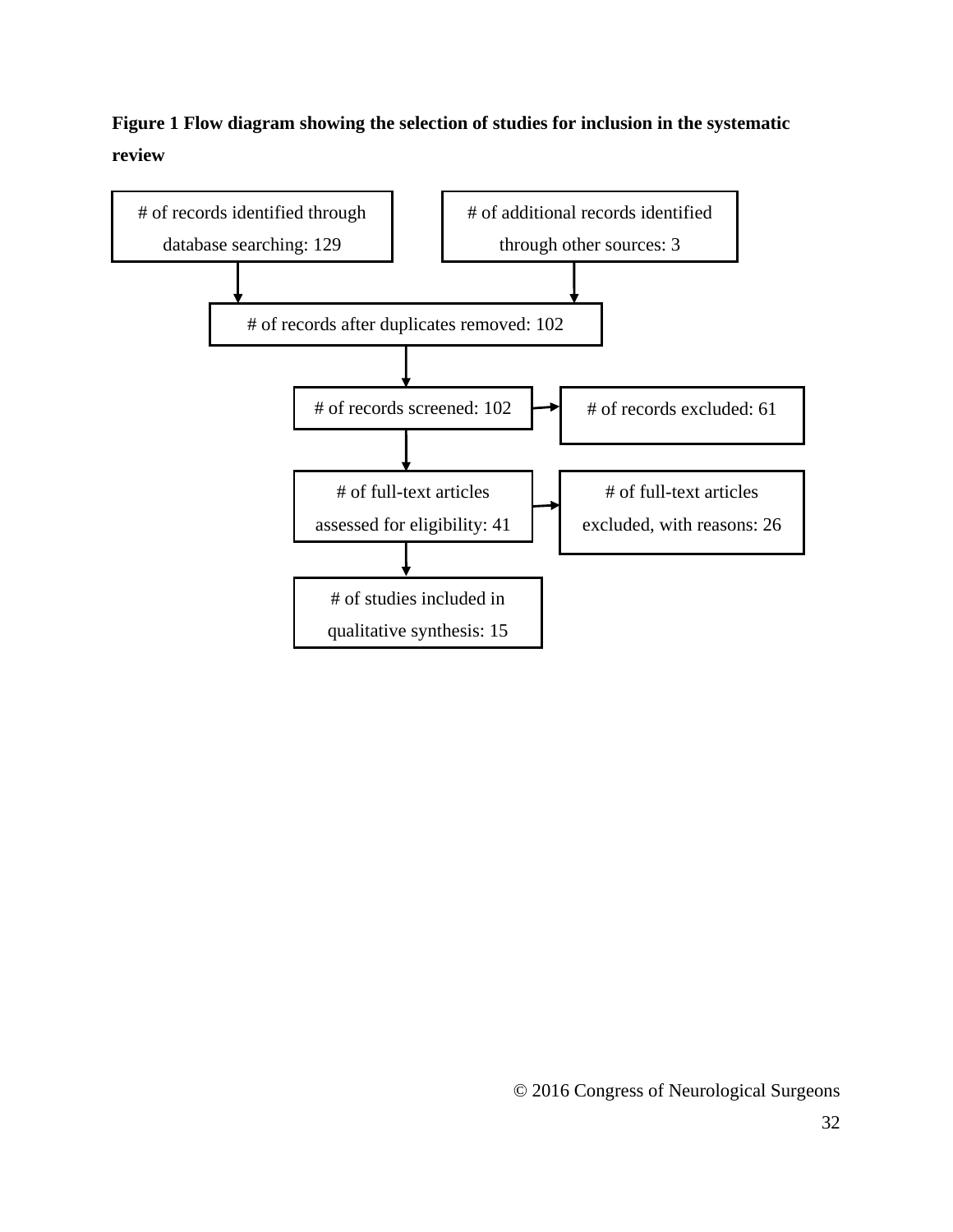## **APPENDIX A**

## **Search # 1 – Medline plagiocephaly / orthotic therapy**

- 1. "Plagiocephaly, Nonsynostotic"[Mesh terms]
- 2. "nonsynostotic plagiocephaly" OR "Positional plagiocephaly" OR "deformational plagiocephaly" OR "flat head" OR "posterior plagiocephaly" or "positional posterior plagiocephaly" or "deformational posterior plagiocephaly" or "occipital plagiocephaly" or "nonsynostotic plagiocephaly" or "non-synostotic plagiocephaly"
- 3. "Plagiocephaly" [All Fields]
- 4. 1 OR 2 OR 3
- 5. 4 AND "orthotic devices"[Mesh terms] OR orthotic OR "cranial orthoses" OR "orthotic treatment" OR "head protective devices"[MeSH Terms] OR "head protective devices"[All Fields] OR "helmet"[All Fields] OR "helmets"[All Fields] OR "Helmet treatment" [All Fields]

Limits: "NOT animals", English language, NOT Comment [publication type], NOT Letter [publication type]

## **Search # 2 – Medline brachycephaly / orthotic therapy**

- 1. brachycephaly[tiab] OR brachiocephaly OR brachycephalic[tiab] OR brachycephalies[tiab]
- 2. 1 AND "orthotic devices"[Mesh terms] OR orthotic OR "cranial orthoses" OR "orthotic treatment" OR "head protective devices"[MeSH Terms] OR "head protective devices"[All Fields] OR "helmet"[All Fields] OR "helmets"[All Fields]

Limits: "NOT animals", English language, NOT Comment [publication type], NOT Letter [publication type]

## **Search # 3 – Cochrane Library plagiocephaly and brachycephaly / orthotic therapy**

- 1. MeSH descriptor: [Plagiocephaly, Nonsynostotic] explode all trees
- 2. Title, Abstract, Keywords: "positional plagiocephaly" OR "deformational plagiocephaly" OR "nonsynostotic plagiocephaly" OR "flat head"
- 3. Title, Abstract: "brachycephaly"